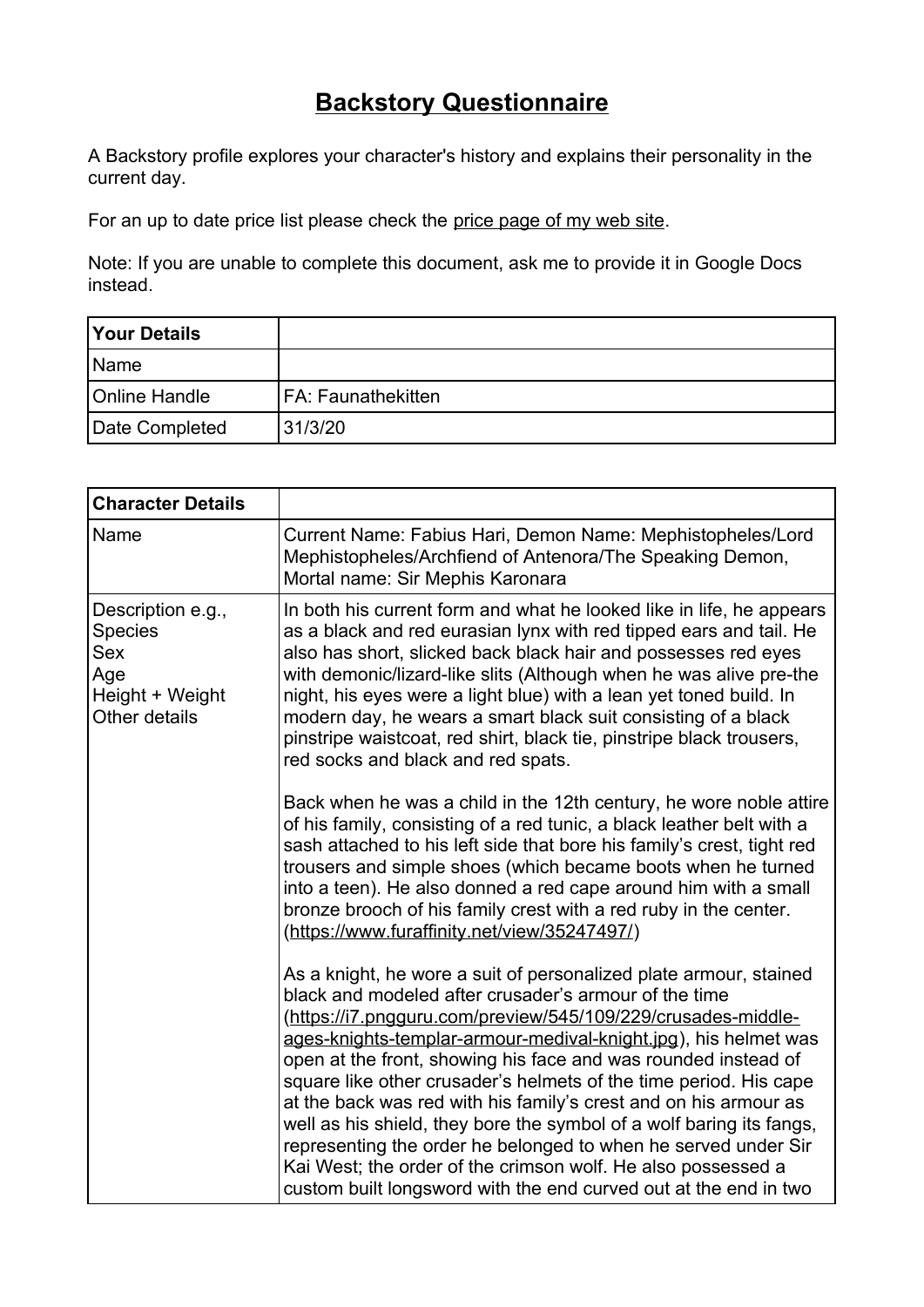|                                                                        | points like the tongue of a snake, known more commonly as<br>snake tongue. (https://www.furaffinity.net/view/35324561/)                                                                                                                                                                                                                                                                                                                                                                                                                                  |
|------------------------------------------------------------------------|----------------------------------------------------------------------------------------------------------------------------------------------------------------------------------------------------------------------------------------------------------------------------------------------------------------------------------------------------------------------------------------------------------------------------------------------------------------------------------------------------------------------------------------------------------|
|                                                                        | During the night when he was first transformed into a demon, he<br>possessed large red bat-like wings with a red tail with a ruby set<br>into the center of the tip, that was shaped like a spade from<br>playing cards. He also gained gazzale horns that came from his<br>forehead out, up and over his head.<br>(https://www.furaffinity.net/view/35488527/)<br>He can also do this in his modern day form whenever he is using<br>his stronger demonic abilities or can simply manifest them at will.                                                |
|                                                                        | During the 15th century when meeting Faust, he wears a more<br>formal suit (like this, but without the hat, extra swords or neck<br>brace:<br>https://www.gutenberg.org/files/34472/34472-h/images/fig05.jpg)<br>that was black and red along with a early version of his cane<br>sword, based on the indian Gupti that would resemble a black oak<br>staff, the top possessing a silver cobra attached to it as a<br>orament. He also wore a large cape around him with the same<br>broach he used to keep his cape in place when he was a<br>teenager. |
|                                                                        | Lastly, he can transform into a full demon form that he gains upon<br>descending into the abyss, appearing as a black chimera<br>(https://vignette.wikia.nocookie.net/godofwar/images/a/a3/Chim<br>%C3%A8re_GOW_III.jpg/revision/latest/scale-to-width-down/340?<br>cb=20101202202940)<br>Male<br>In Life: 32, Current Age: 904<br>Height: 6 foot 4 inches tall, Weight: 175 lb (79.4 kg) (while<br>humanoid)                                                                                                                                            |
| <b>Fictional species?</b>                                              | <b>Fur-based Demon</b>                                                                                                                                                                                                                                                                                                                                                                                                                                                                                                                                   |
| Story                                                                  | In the mortal world, he appears mentioned in the stories of Faust<br>in the 15th centuries. He also appears in Fallen Angel comic on<br>FA by artist Solaris91, retelling the point how he met his wife and<br>is due to appear in Transgression and other such comics.                                                                                                                                                                                                                                                                                  |
| Siblings                                                               | He was born as a single child and such, had no other siblings.                                                                                                                                                                                                                                                                                                                                                                                                                                                                                           |
| Other media<br>available? Images,<br>Video footage,<br>Costumes, etc.? | https://www.furaffinity.net/view/34837600/<br>https://www.furaffinity.net/view/35203592/ art by Solaris91: https://<br>www.furaffinity.net/user/solaris91/<br>Others to come soon                                                                                                                                                                                                                                                                                                                                                                        |
| What colours would<br>you like me to use?                              | Matching to his primary colours: red and black                                                                                                                                                                                                                                                                                                                                                                                                                                                                                                           |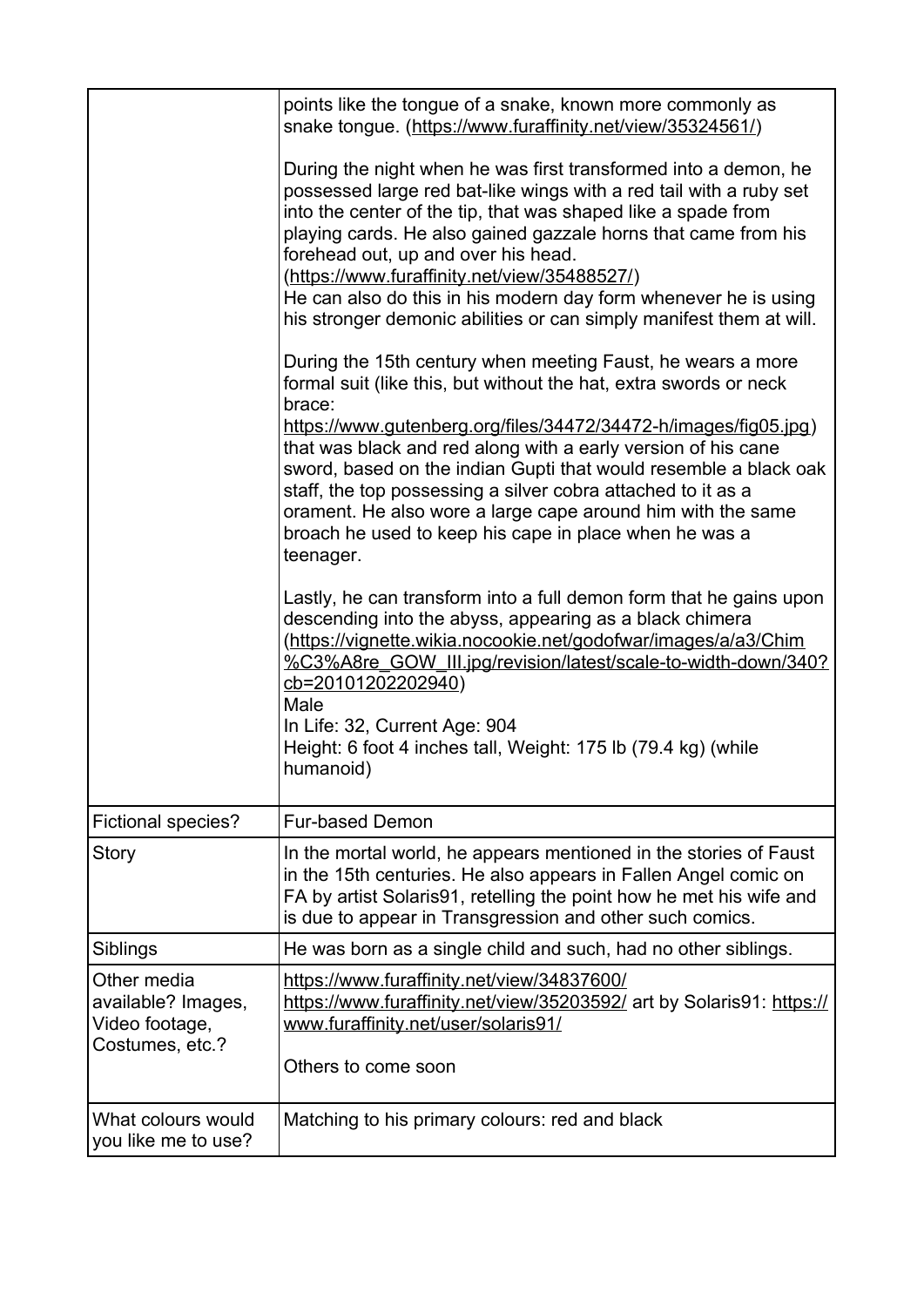Please write on the right hand side in the spaces below. If any section doesn't seem relevant you can skip it.

If your character does particularly well in an area, (e.g., if they had good parents), by all means include that too! This questionnaire isn't about finding your character's faults, it's about understanding their particular balance of strengths and weaknesses.

| <b>Stages</b>                                                                                                                                                                                                                                                                                                                                                                                                                                                                                                                                                                                                                                                                                                                                                                                             | Notes - Extremity, specific details, etc.                                                                                                                                                                                                                                                                                                                                                                                                                                                                                                                                                                                                                                                                                                                                                                                                                                                                                                                                                              |
|-----------------------------------------------------------------------------------------------------------------------------------------------------------------------------------------------------------------------------------------------------------------------------------------------------------------------------------------------------------------------------------------------------------------------------------------------------------------------------------------------------------------------------------------------------------------------------------------------------------------------------------------------------------------------------------------------------------------------------------------------------------------------------------------------------------|--------------------------------------------------------------------------------------------------------------------------------------------------------------------------------------------------------------------------------------------------------------------------------------------------------------------------------------------------------------------------------------------------------------------------------------------------------------------------------------------------------------------------------------------------------------------------------------------------------------------------------------------------------------------------------------------------------------------------------------------------------------------------------------------------------------------------------------------------------------------------------------------------------------------------------------------------------------------------------------------------------|
| <b>Trust and Confidence</b><br>(Infanthood)<br>- How did your character's parents feel<br>when they first realised that a baby was on<br>the way? I.e., was your character's<br>conception planned, or accidental?<br>- How did the primary caregiver feel about<br>gestating a baby/looking after an egg?<br>Were they excited, afraid, angry?<br>- Were your character's caregivers capable<br>of looking after an infant mentally,<br>emotionally, and financially?<br>- Were both parents present for your<br>character's birth? What happened during<br>the birth (were there any complications)?<br>- Was your character's mother/primary<br>caregiver nurturing towards your character<br>as a newborn? If not, how did they behave<br>towards them and how did your character<br>feel about that? | He was born to the mortal world as Mephis<br>Karonara to the noble family of Karonara; a<br>noble family in which the father; Alexander<br>Karonara, was the vizier to the king and his<br>mother, Sibyl Karonara, was a beautiful<br>matron of the household. He was born to<br>continue the line and so, the two stirred him<br>in a night of passion. To ensure the child<br>was born properly, he had servants tended<br>to her day and night, wanting to leave<br>nothing to chance. And, in september 1116,<br>he was born in Sibyl's private chambers<br>along with a midwife servant hired to attend<br>to her. It was soon that the father returned<br>just as Mephis took his first cries into his<br>world. He was named by his father as they<br>took turns to hold their newborn child. In the<br>first year of life, his mother and her maid<br>tended to him and his father, although<br>distant in looking over him, would check in<br>periodically to see how his baby<br>progressed. |
| <b>Freedom and Self-Determination</b><br>(Toddlerhood)<br>- does character hold on/grasp?<br>- does character let go?<br>- is character destructive and cruel?<br>- was character benign and relaxed?<br>- what was it like to express choice for the<br>first time in their life?<br>- did they make any bad choices in their<br>inexperience?<br>- does the character doubt themselves?<br>- does the character focus on details<br>because they can't watch everything - the<br>big picture contains too much detail?<br>- does the character often feel unready to<br>show projects to others?                                                                                                                                                                                                        | As he grew into a toddler, Mephis began to<br>crawl on his own and would often stare at<br>the things around him, taking a wild eyed<br>fancy of what surrounded him. Although he<br>was quiet for his first few years of life from<br>ages of one to three, he was often seen to<br>be watching the other servants and his<br>parents talk and speak until eventually, on<br>the day of his third birthday, he began to<br>speak and speak well, showing his capacity<br>to learn through visual study and even that<br>young, he showed signs of genius as he<br>managed to work out how to open doors,<br>climb and sneak around, mainly to get<br>sweet rolls. While playing, he often enjoy<br>observational games like where's the baby                                                                                                                                                                                                                                                          |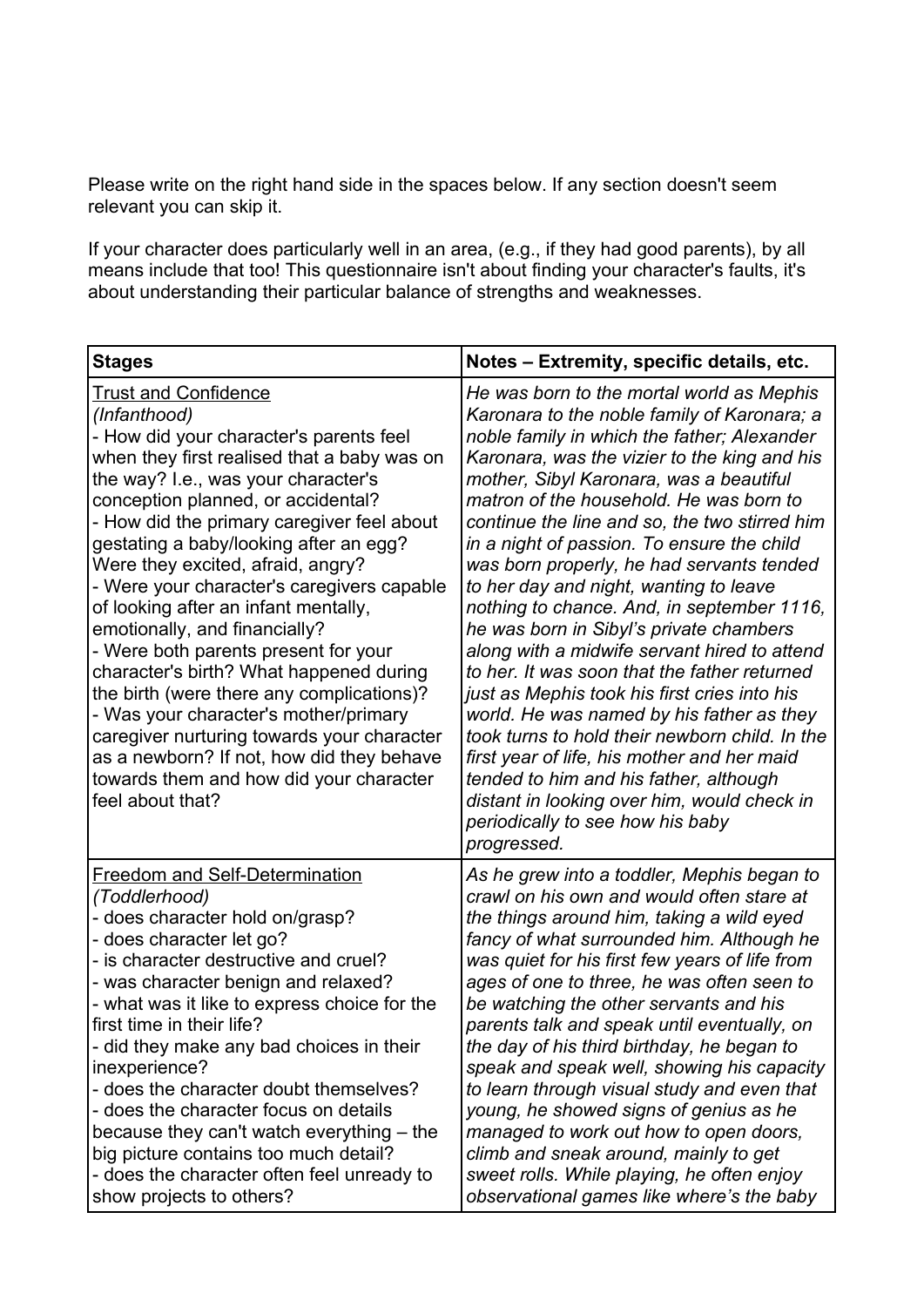| - does character wish they were invisible?<br>- how cooperative/wilful is the character?<br>- how well does the character<br>express/suppress themselves?<br>- how controlled do they feel by others?                                                                                                                                                                                 | or picture/memory games where he had to<br>find what was missing from one picture or<br>different in another. His mother was active<br>during this time and his father showed<br>increasing interest in his son's hyper<br>development from learning to speak<br>properly in only two years and also his<br>curiosity and remarkable intelligence for<br>such a young child. He felt most<br>comfortable watching others perform and<br>improving his own capabilities, although yet<br>too young at the time to understand.                                                                               |
|---------------------------------------------------------------------------------------------------------------------------------------------------------------------------------------------------------------------------------------------------------------------------------------------------------------------------------------------------------------------------------------|------------------------------------------------------------------------------------------------------------------------------------------------------------------------------------------------------------------------------------------------------------------------------------------------------------------------------------------------------------------------------------------------------------------------------------------------------------------------------------------------------------------------------------------------------------------------------------------------------------|
| Ambition<br>(Young childhood)<br>- how energetic was your character as a<br>small child?<br>- how much did your character enjoy/feel<br>guilty about their victories and<br>achievements?<br>- how good did they get at cooperating?<br>- did they develop a tendency to berate<br>themselves?<br>- what are the character's biggest wishes<br>and dreams? Can they ever fulfil them? | As Mephis grew into a young child, at the<br>time when he was more aware of the world<br>and able to communicate more elegantly his<br>desires, he found more interests among his<br>father's study, studies such as academia,<br>royal accounts, warfare and other topics of<br>the time and although young, around five or<br>six, he eagerly studied the tomes there and<br>in their library of books. Seeing this, his<br>father had a tutor brought in that would aid<br>Mephis in his studies, remarking in the<br>young child's ability to learn and understand<br>such advanced topics so quickly. |
|                                                                                                                                                                                                                                                                                                                                                                                       | By age seven, it was decreed that Mephis<br>was to be brought to the king's castle to<br>serve under a knight as a Page. Although<br>he saw his father displeased by this news<br>as he overheard one night with a<br>conversation with his father and mother that<br>his father would of rather had Mephis follow<br>in his footsteps and become a vizier to the<br>king instead of out fighting a crusader and<br>although his mother agreed, she knew<br>arguing with the king's decision would prove<br>futile.                                                                                        |
|                                                                                                                                                                                                                                                                                                                                                                                       | His mother did her best to comfort him as<br>he too was unsure if this was truly the path<br>he wanted, but his mother assured him that<br>as long as he stuck to what he believed in,<br>that god would deliver him back to her and<br>keep him safe.                                                                                                                                                                                                                                                                                                                                                     |
|                                                                                                                                                                                                                                                                                                                                                                                       | A few days later, he was taken to the castle<br>in his father's carriage and brought in to<br>train as a knight, coming under the tutelage<br>of a seasoned crusader that Mephis was<br>told his name as Sir Keslenton. He was                                                                                                                                                                                                                                                                                                                                                                             |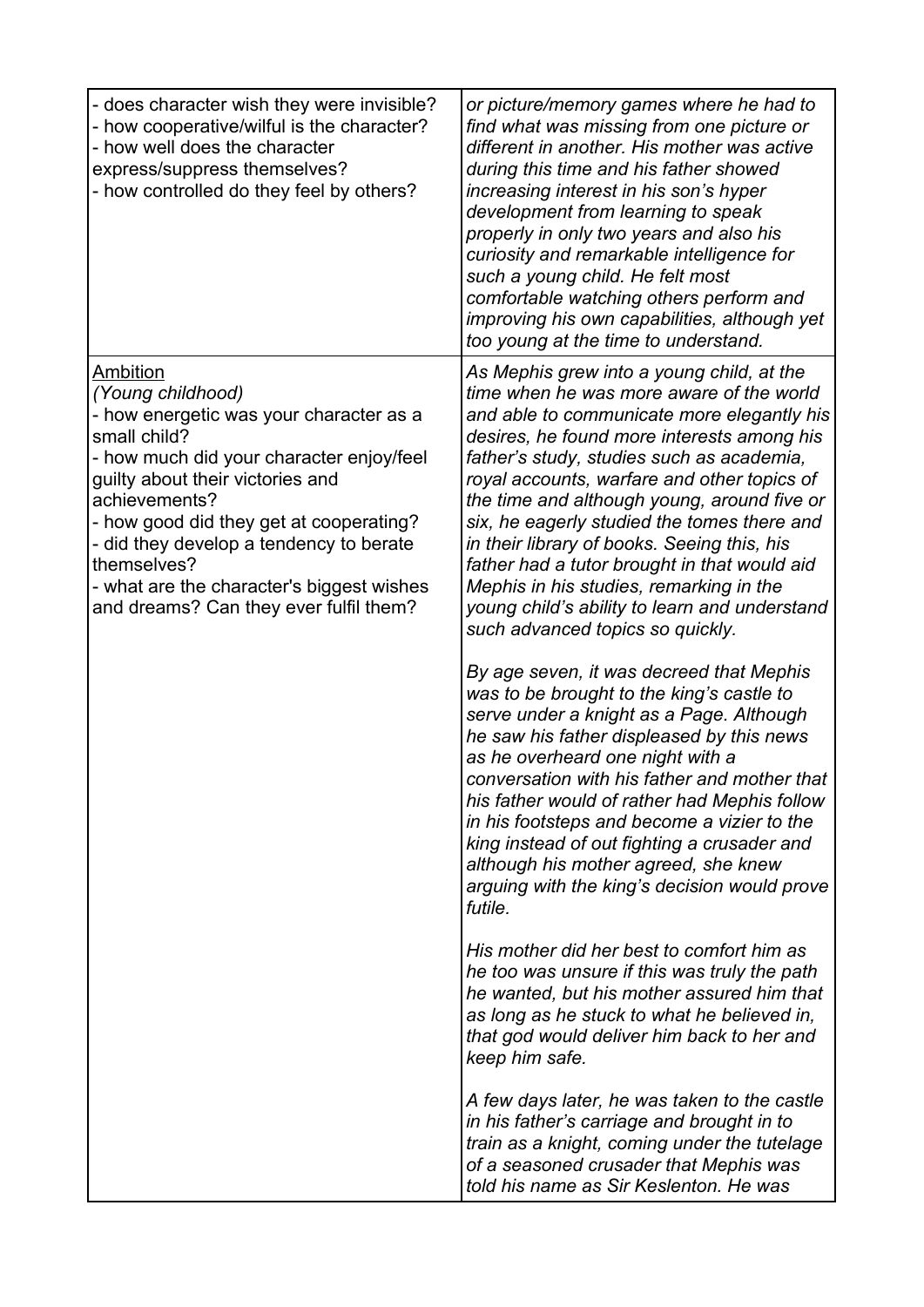|                                                                                                                                                                                                                                                                                                                                                                                                                                                                                                                                                                     | brought forth along with several other<br>Pages, including a short haired husky that<br>he would soon know all too well.                                                                                                                                                                                                                                                                                                                                                                                                                                                                                                                                                                                                                                                                                                                                           |
|---------------------------------------------------------------------------------------------------------------------------------------------------------------------------------------------------------------------------------------------------------------------------------------------------------------------------------------------------------------------------------------------------------------------------------------------------------------------------------------------------------------------------------------------------------------------|--------------------------------------------------------------------------------------------------------------------------------------------------------------------------------------------------------------------------------------------------------------------------------------------------------------------------------------------------------------------------------------------------------------------------------------------------------------------------------------------------------------------------------------------------------------------------------------------------------------------------------------------------------------------------------------------------------------------------------------------------------------------------------------------------------------------------------------------------------------------|
|                                                                                                                                                                                                                                                                                                                                                                                                                                                                                                                                                                     | Mephis did his best in his studies, learning<br>to play music, study tatics as well as<br>advancing his own mind. Although he was<br>skilled enough to learn the art of war, he did<br>not consider himself a competent painter of<br>war yet, especially when compared to the<br>Husky that in most spars he was in, always<br>managed to beat him with raw spunk,<br>strength and determination. He soon<br>learned this husky's name, a name that<br>would start the events of what was to come:<br>Kai West.                                                                                                                                                                                                                                                                                                                                                   |
| Productivity<br>(Older childhood)<br>- how did the character feel about being<br>productive rather than playing?<br>- what was the transition from home to<br>school like?<br>- how well prepared did he feel to<br>contribute?<br>- how did they feel about others also<br>contributing? Status, adequacy, teamwork?<br>- what were their thoughts about being part<br>of the society they lived in – what they were<br>going to be as an adult?<br>- how did their caste, gender, race and<br>other facets of their identity factor into this?                    | Mephis grew alongside the other pages,<br>staying in the castle itself and couldn't<br>return home. Keeping to his nature, he<br>observed the other pages, especially Kai,<br>learning how they moved, how they thought<br>about certain things. As he grew older, he<br>became closer with Kai, beginning a sort of<br>friendly rivalry that the both took seriously<br>yet at the same time, remained close<br>friends as Mephis worked his magic, getting<br>closer to Kai. The two became like brothers<br>and often would spar together or work on<br>issues together. He made sure to remain<br>friendly with the other pages and his tutors,<br>having a seemingly strong knack for charm<br>and wielding the power of his intelligence<br>and charisma to get others to work with him<br>more efficiently or get others to work<br>together and much more. |
| <b>Child to Adult Transition</b><br>(Adolescence)<br>- how well did others appear to regard your<br>character?<br>- how did your character ensure some<br>sense of sameness / continuity?<br>- how was it decided who was in their social<br>group and who was out?<br>- who did they appoint as their adversary (if<br>anyone)?<br>- who were their role models?<br>- who were their girlfriends/boyfriends<br>during adolescence, and what were these<br>partners like?<br>- how did they go about keeping the pool of<br>people they were to establish their new | Mephis developed throughout his teen<br>years, his mind developing as rapid as his<br>body as he trained with Kai and learned the<br>duties of a Page. By this point, he was able<br>to weigh his charisma to influence the<br>actions of others until one day, a 13 year<br>old Mephis, Kai and the others were called<br>to attend a battle happening nearby. Even<br>though Mephis considered himself an<br>intellectual, his young body was surging<br>with excitement on seeing a real battle as<br>he had read in stories when he was young<br>and what he had been studying all these<br>years. He was asked to attend to his tutor's<br>armour and make sure he was ready for<br>combat. He did this with gusto as the many                                                                                                                                |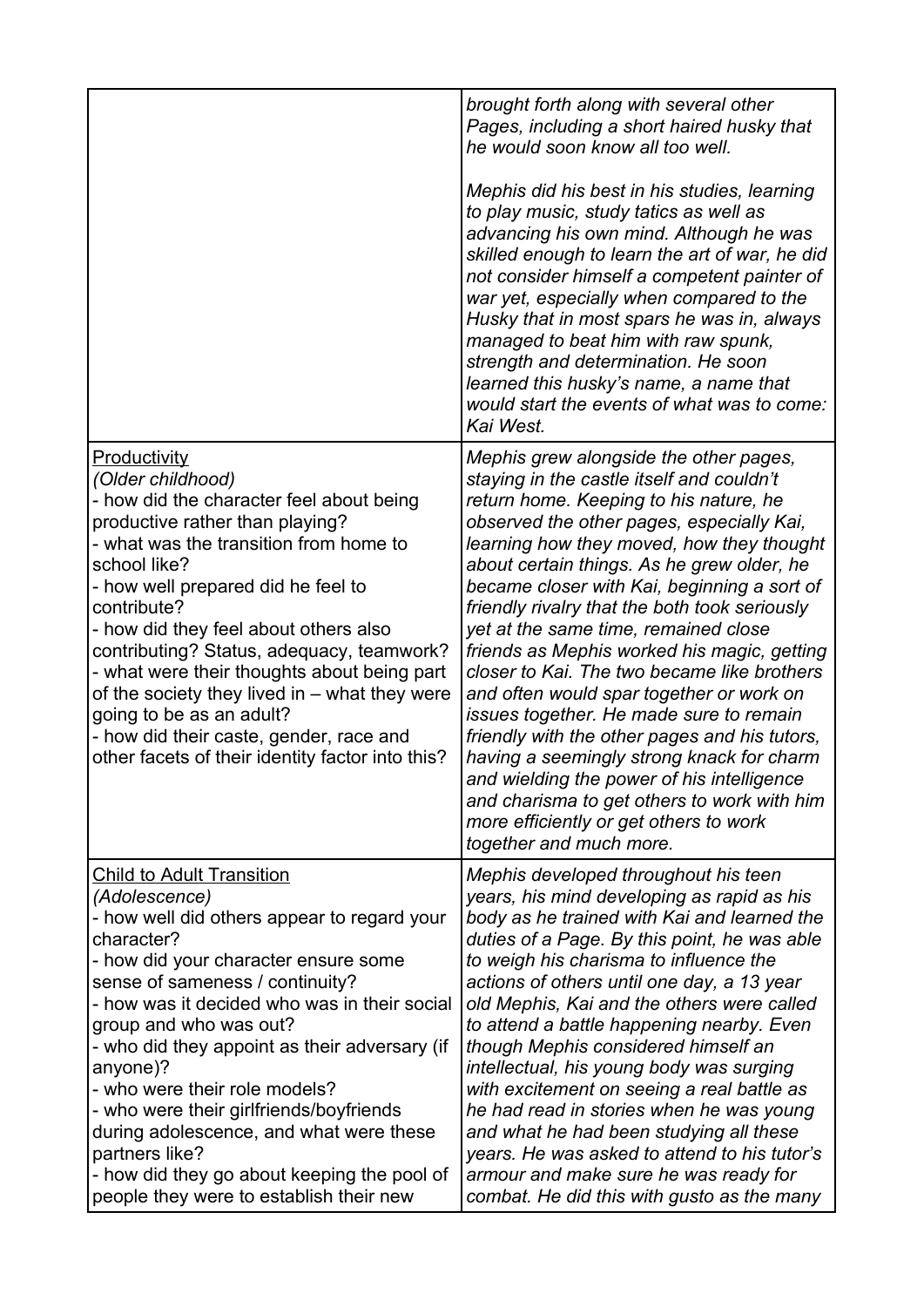| identity in, manageably small (ie., cliques,<br>political interests, etc.)? | years had taught him all the ins and outs of<br>a knight's plate armour and its pieces,<br>meaning that within around ten to fifteen<br>minutes, his tutor was suited up, polished<br>up and oiled to make sure his joints didn't<br>lock up. He also prepared his gear for the<br>journey and readied the horse. Soon, he<br>would be marching alongside Kai and his<br>tutors along with around 100 other knights,<br>including the king.                                                                                                                                                                                                    |
|-----------------------------------------------------------------------------|------------------------------------------------------------------------------------------------------------------------------------------------------------------------------------------------------------------------------------------------------------------------------------------------------------------------------------------------------------------------------------------------------------------------------------------------------------------------------------------------------------------------------------------------------------------------------------------------------------------------------------------------|
|                                                                             | Initially, the idea and purpose of them<br>attending was to watch the other knights do<br>battle, yet the battle was not as one sided<br>as the knights believed as the heretical<br>barbarians from the east were fierce in<br>battle and in his fight, a heavy blow knocked<br>their tutor to the ground, Feeling a rush of<br>adrenaline with the impulsive nature of a<br>teen, Mephis ran in, dagger drawn before<br>throwing it at the barbarian warrior, stabbing<br>him in the chest, which caused the<br>barbarian to roar in anger, only for Mephis<br>to come forwards, charging the bear warrior<br>to stab the dagger in further. |
|                                                                             | And just as the warrior tried to raise his<br>weapon to strike Mephis down, Kai came to<br>his side, stabbing the warrior through the<br>heart with a shortsword, causing the warrior<br>to die and fall forwards onto them, forcing<br>them to shove the now dead corpse off<br>them. This had been the first time that<br>Mephis had taken a life or at least, indirectly<br>responsible for the death of another.                                                                                                                                                                                                                           |
|                                                                             | Their tutor told them to stay back as they<br>continued the fight, yet while Kai reviled in<br>the glory of killing the barbarian, Mephis<br>feltsaddened. It was true that the bear had<br>tried to kill his tutor and he had acted on<br><i>impulse rather than his head to think things</i><br>through, yet at the same time, it was the<br>first time he had a feeling of remorse, even<br>for an enemy and something that would<br>become more pronounced in his later life<br>and beyond.                                                                                                                                                |
|                                                                             | Soon after the battle was concluded, the<br>two Pages were brought forth before their<br>tutor. Mephis originally thought they were<br>going to be punished, especially as the tutor                                                                                                                                                                                                                                                                                                                                                                                                                                                           |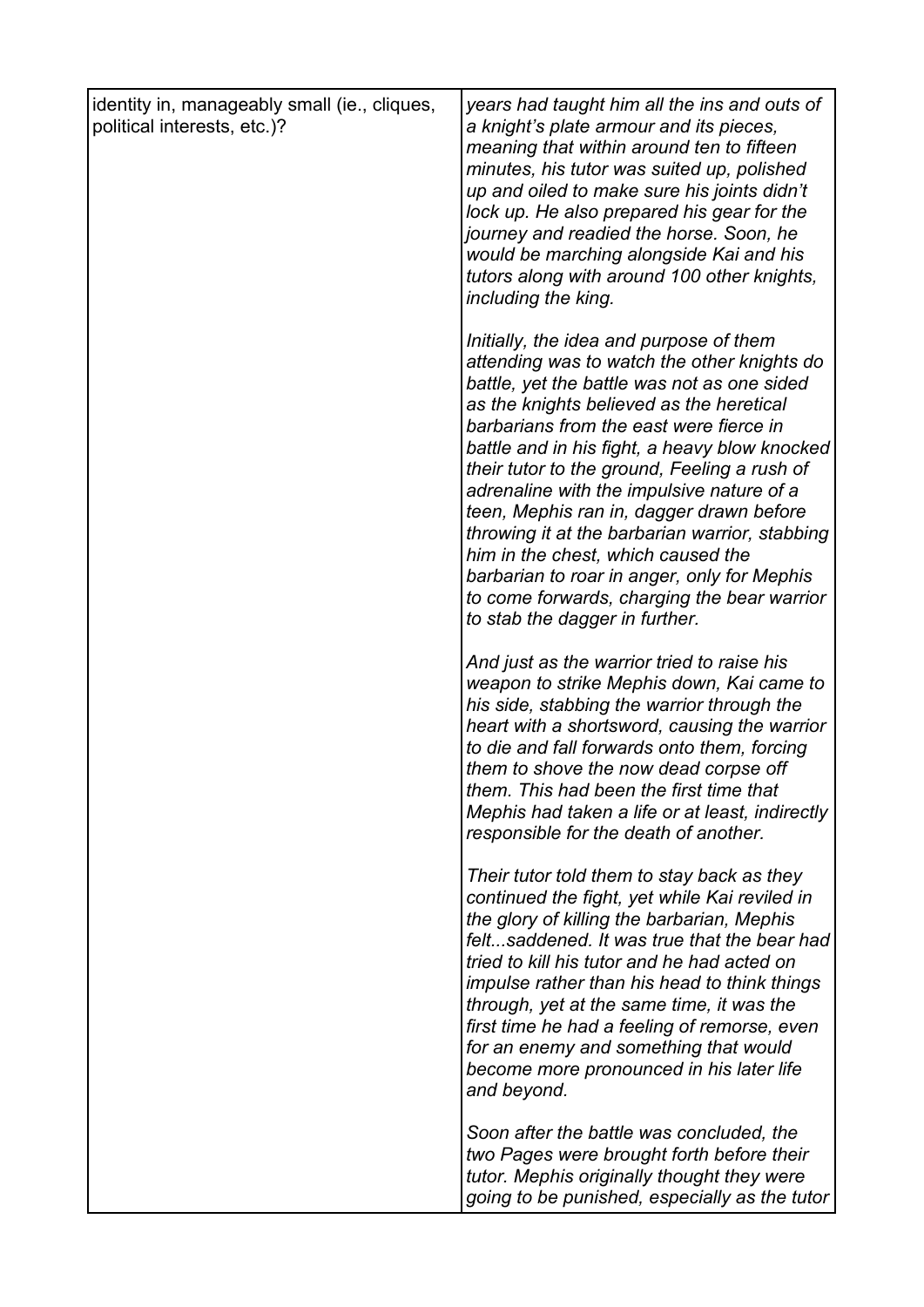|                                                                                                                                                                                                                                                                      | blood of the barbarians, but instead, they<br>were both dubbed as he placed the blood<br>stained blade on their shoulders and told to<br>raise as their courage in saving their tutor's<br>life and the way they conducted themselves<br>proved that they were ready to become<br>Squires. Mephis was pleased and Kai was<br>outright delighted, yet a part of Mephis<br>looked around the battlefield, seeing the<br>bodies of the dead barbarians and a few<br>dead knights and wondered who was really<br>in the right. But he did not question it at the<br>time and so, had to hide his concerns<br>behind a mask of charm and elegance as<br>he accepted the place of Squire alongside                                                                                                                                                                                                                                                                                                                                                                                                                                                                                                                                                                                                                                                            |
|----------------------------------------------------------------------------------------------------------------------------------------------------------------------------------------------------------------------------------------------------------------------|---------------------------------------------------------------------------------------------------------------------------------------------------------------------------------------------------------------------------------------------------------------------------------------------------------------------------------------------------------------------------------------------------------------------------------------------------------------------------------------------------------------------------------------------------------------------------------------------------------------------------------------------------------------------------------------------------------------------------------------------------------------------------------------------------------------------------------------------------------------------------------------------------------------------------------------------------------------------------------------------------------------------------------------------------------------------------------------------------------------------------------------------------------------------------------------------------------------------------------------------------------------------------------------------------------------------------------------------------------|
| <u>Closeness in Relationships</u><br>(Young adulthood)<br>- does your character affiliate with others<br>well?<br>- what is your character's attitude towards<br>work?<br>- what is your character's sexual / intimate<br>relationship(s) like?<br>were to face him. | Time continued its relentless march and<br>seven long years passed for Mephis,<br>learning more about knights, grammer,<br>intelligence and more advanced combat<br>training than was given as a Page. Mephis<br>grew closer to Kai as a close friend and<br>someone he even considered a brother, not<br>of the flesh, but of a bond forged by time<br>and battle. They also continuously sparred<br>with Mephis, now entering adulthood, finally<br>managed to start winning some of their<br>sparring matches, using his intelligence and<br>observational skills to read Kai's<br>movements and defeat him. Mephis also<br>took an interest in hand-to-hand, learning<br>moves to disarm opponents bare handed,<br>perform precession strikes to make use in<br>gaps in armour and things such as<br>grapples, kicks and punching forms that<br>along with Mephis's more adult and<br>impressive physique, cunning intelligence<br>and skill sets, made him a very promising<br>future knight and a dangerous lynx if any<br>In his off time permitted from the castle, he<br>would visit home after many years to spend<br>time with his father and mother and would<br>often invite Kai to introduce him to them.<br>They would also head to the local tavern to<br>drink and unwind from the long days of<br>training, meet new people and toast |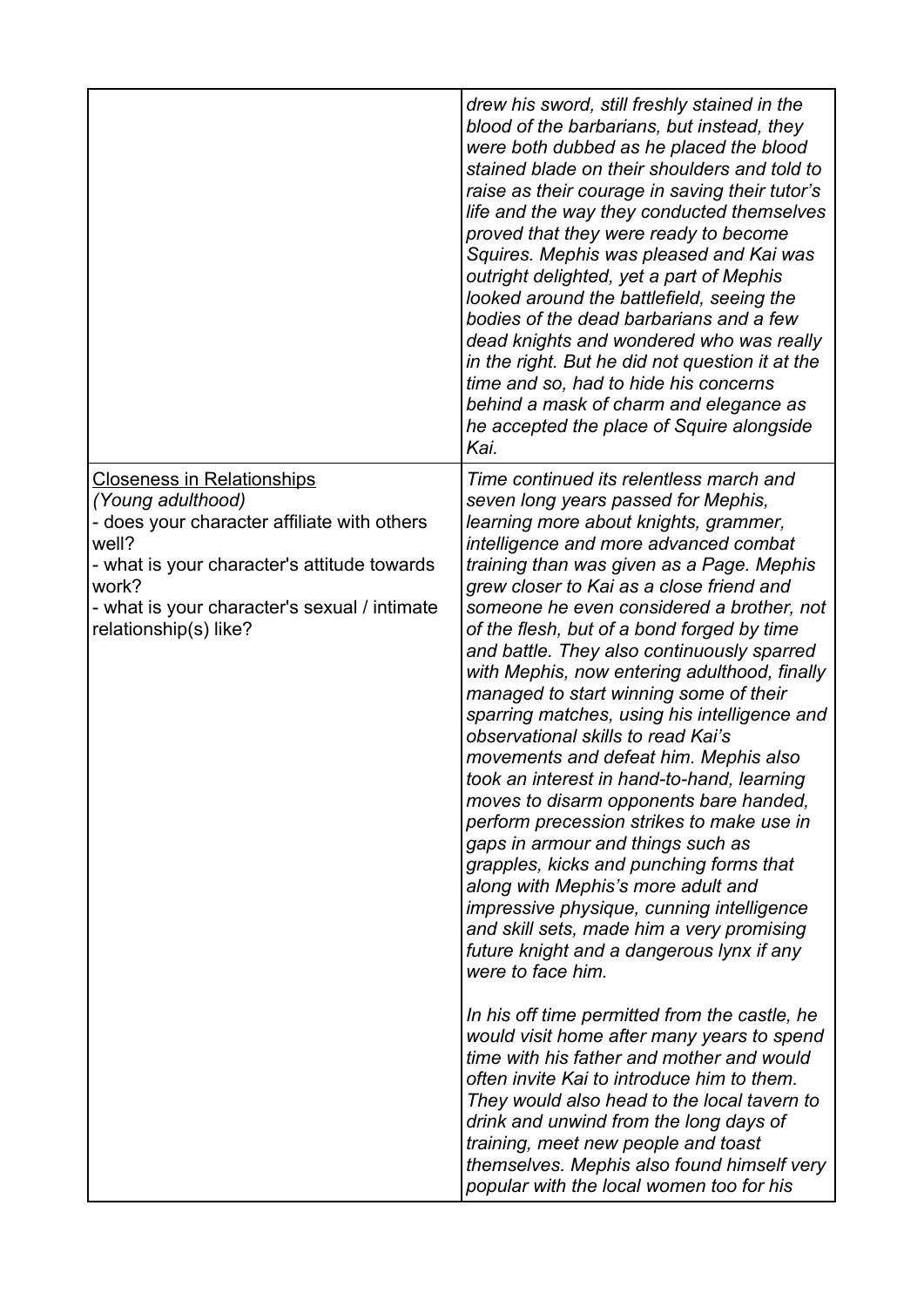*dashing looks and seemingly infinite charm, Mephis could play them like a musician playing a harp on their heartstrings.* 

*One night as Mephis was with Kai, Mephis decided to introduce Kai to one of the many ladies that hung around him; this was a fine wolf with long crimson red hair and a white and red pigment, the hair tied at the front with medieval style ribbon wraps. This would be Kai's first meeting with his soonto-be wife, Isolda Nash. He enjoyed seeing their eyes meet and it was soon that Kai spent the rest of the evening, speaking to her. Soon, they began courting and Mephis saw less of his friend as he sort the council of his beloved lady. He did not mind as it was he that set their destiny in motion of love and, when Kai was 21 years of age, he was married to her and Mephis was given the honor of presenting as his best man. Mephis was proud of his friend and that he was given the honor to stand by his side as Kai was wed.*

*At last, at the age of 20, Mephis was dubbed once more, this time by the king himself in the presence of the royal court, including his father as he rose as a knight of the kingdom and so, was declared a fully fledged knight. He found out later that Kai had also become a Knight, now possessing the title of Sir Kai and himself as Sir Mephis. It was here that he was told that he, Sir Kai and a new company they were to run was to head out to the crusades and retake the holy land from the heretics that lived there.*

*Soon after, after a meeting with Sir Kai, they agreed on the new company of crusaders to be called the Order of the Crimson Wolf in honor of Sir Kai's wife and for their armour, shields and weapons to bare its symbol, using a drawing of a wolf baring its fangs. Soon enough, Mephis was being measured up to have a suit of armour of his own design made and with his charisma talents and family wealth, made sure his armour was made to his exact standards and made sure Sir Kai's armour could be as he desired.*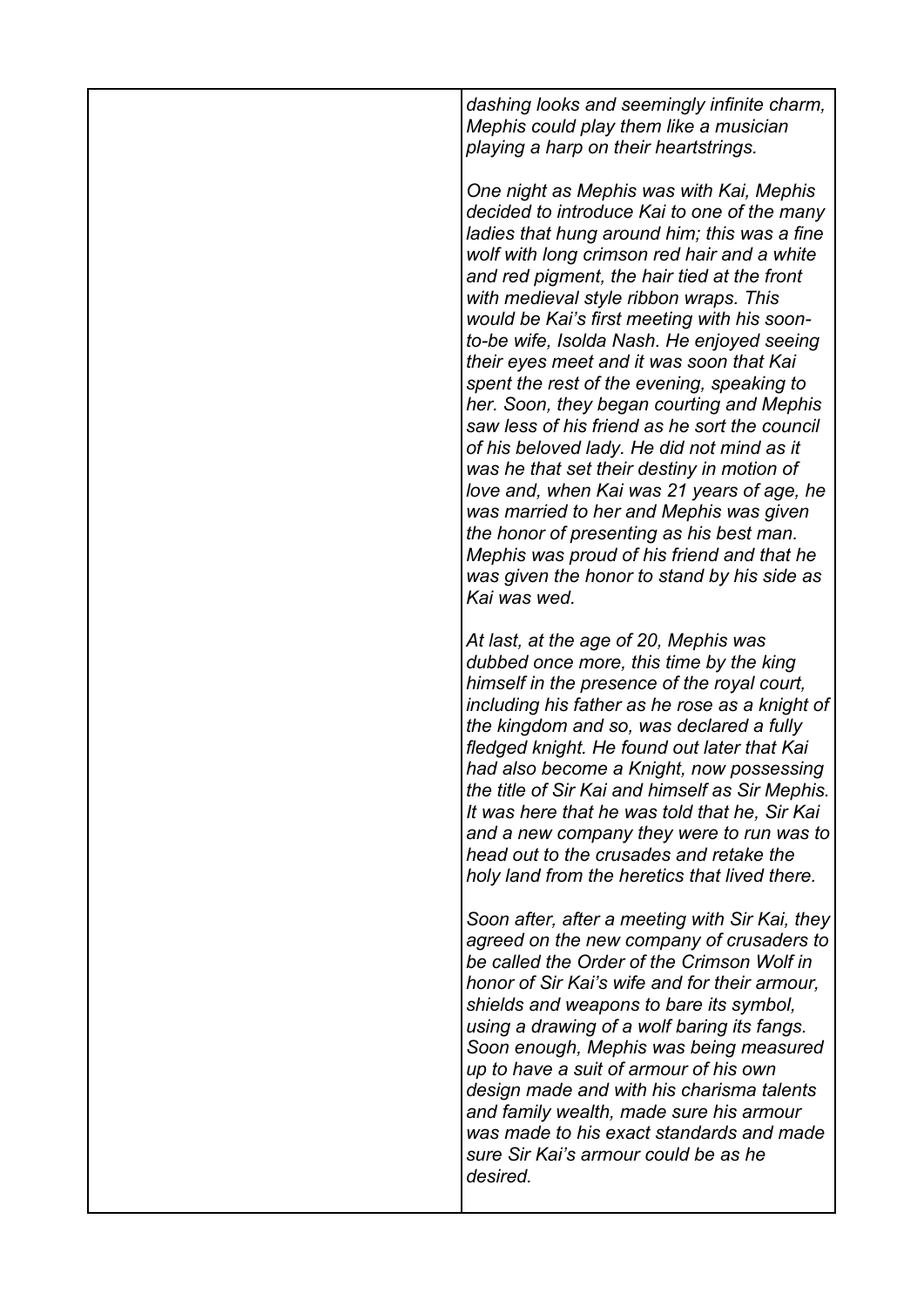| That night, he was asked home on his<br>father's request. He entered his father's<br>study; the room feeling so much different<br>then he remembered as a child as his<br>father, now in his old age, told him that<br>although the path he was on was not the<br>one he planned for Mephis, he was proud of<br>him and told him that since he had become<br>a real knight, he was to inherit the family's<br>sword.                                                                                                                                                                                                                                       |
|------------------------------------------------------------------------------------------------------------------------------------------------------------------------------------------------------------------------------------------------------------------------------------------------------------------------------------------------------------------------------------------------------------------------------------------------------------------------------------------------------------------------------------------------------------------------------------------------------------------------------------------------------------|
| Bringing forth a thick shealth, it originally<br>looked as thick as a greatsword, but as it<br>was drawn out, revealed to be in fact a<br>longsword with one noticeable difference;<br>the tip of the blade was split down the<br>middle and bent outwards, going side to<br>side and curved like the tip of a snake's<br>tongue.                                                                                                                                                                                                                                                                                                                          |
| The blade itself was called Snake Tongue<br>and now, since Mephis had come of age, it<br>was time for him to take it. Mephis took the<br>blade and thanked his father for such a<br>great sword as Snake Tongue and<br>sheathed it after a few moments to<br>appreciate the craftsmanship that went into<br>the blade before it became hidden in the<br>tight leather sheath.                                                                                                                                                                                                                                                                              |
| Sir Mephis's first true test of being a knight<br>was in 1136AD, when he was only 22 years<br>of age as the order was tasked to take over<br>the conquest of the nearby city of Lasonia;<br>a holy city that if they succeeded, would<br>greatly increase the king's influence and<br>standing in other royal courts and so, the<br>new order of the crimson wolf were sent out<br>to do what other companies couldn't and<br>seize control of the holy city. Mephis knew<br>that the city had not fallen to steel or fire as<br>its walls that protected it were thick and<br>their archers picked off knights before they<br>ever reached the main gate. |
| It was here that Mephis devised a plan with<br>sir Kai, a plan that no knight would ever<br>have thought of as it would of been seen as<br>dishonorable to even consider it; sneaking<br>in through the front gate in disguise to<br>appear as merchants and once in, head to<br>the temple of their head prophet and                                                                                                                                                                                                                                                                                                                                      |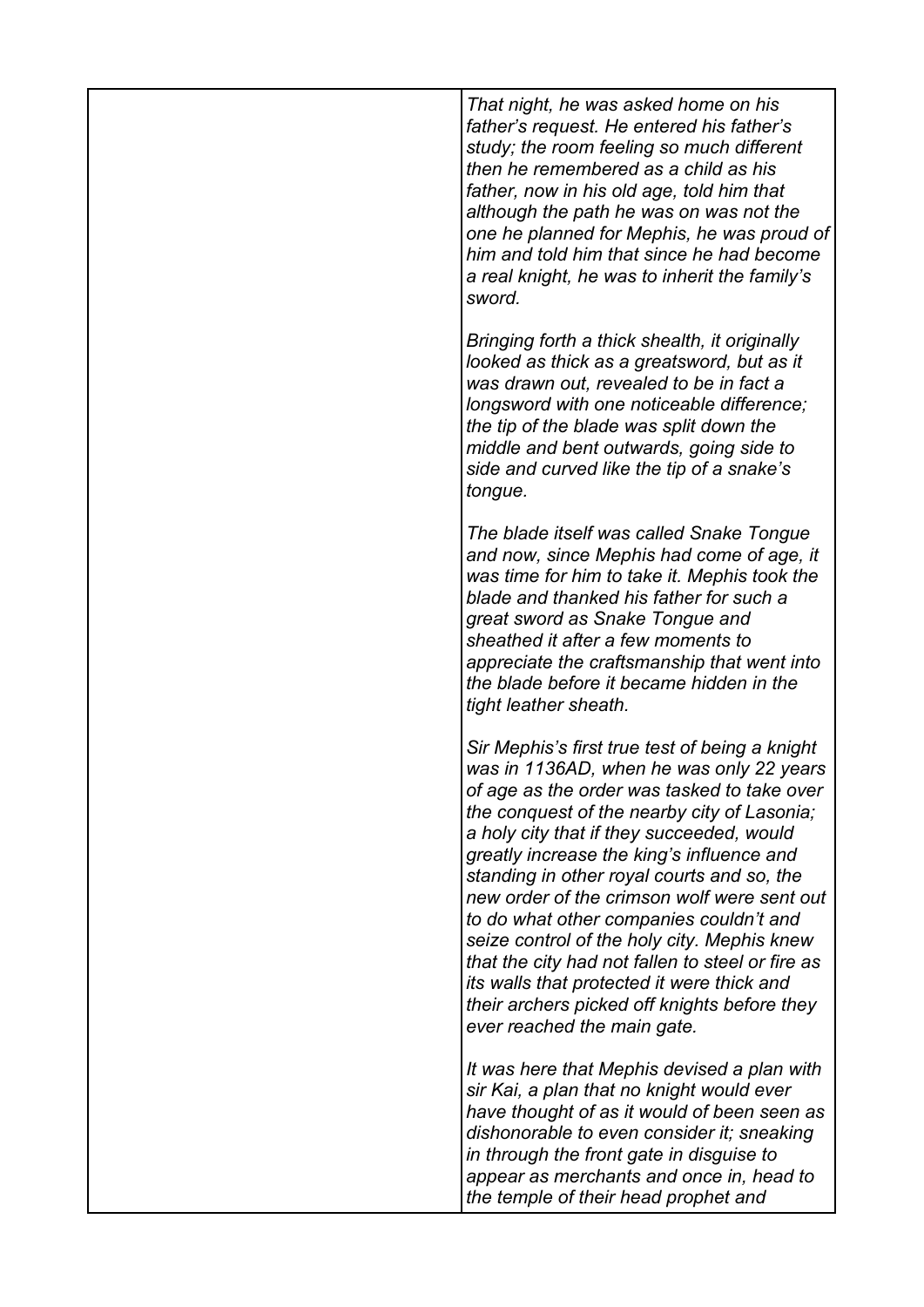*capture him and use him to order his men to stand down, allowing the crimson wolves to enter and seize the city without a single piece of resistance.*

*Although unsure at first, Mephis discussed that only Mephis and a small group of men pose as merchants to lower suspension, although to keep their armour on, they would hide them under clocks and if anything poked out, to explain that had a bodily illness that required the hand of the prophet to cure. Once done, he would seize the prophet and force his men to open the gates as the cue for Kai to send his men to capture the city.*

*The mission was soon approved and Mephis and five of their men had donned heavy clocks that hid their armour from view. Mephis convinced the guards with a mix of his disguise and changing his voice to sound sickly and old as he remembered how his father was at that moment in time.*

*Moving past them, they travelled the city to the temple and as a few stood outside, pretending to sell wares, Mephis and two of his men followed into the main chambers of the prophet, unchallenged by the guards meant to protect him.* 

*Once the guards closed the main doors, Mephis and his men sprung into action as his men and himself took off their cloaks as they held the door and, since the prophet was a weak and feeble mouse who's only power was held in his word of god, Mephis easily captured him and ordered him to tell the guards that all the guards in the city and the archers on the walls were to stand down and open the gates for the order of the crimson wolf.* 

*For someone with great power, the prophet was easy to convince, although a quick view of snake tongue against his throat was also a deciding factor and so, with swift action; Mephis had done what several knightly orders couldn't and captured the holy city as the prophet's army stood down before the approaching crusaders as they*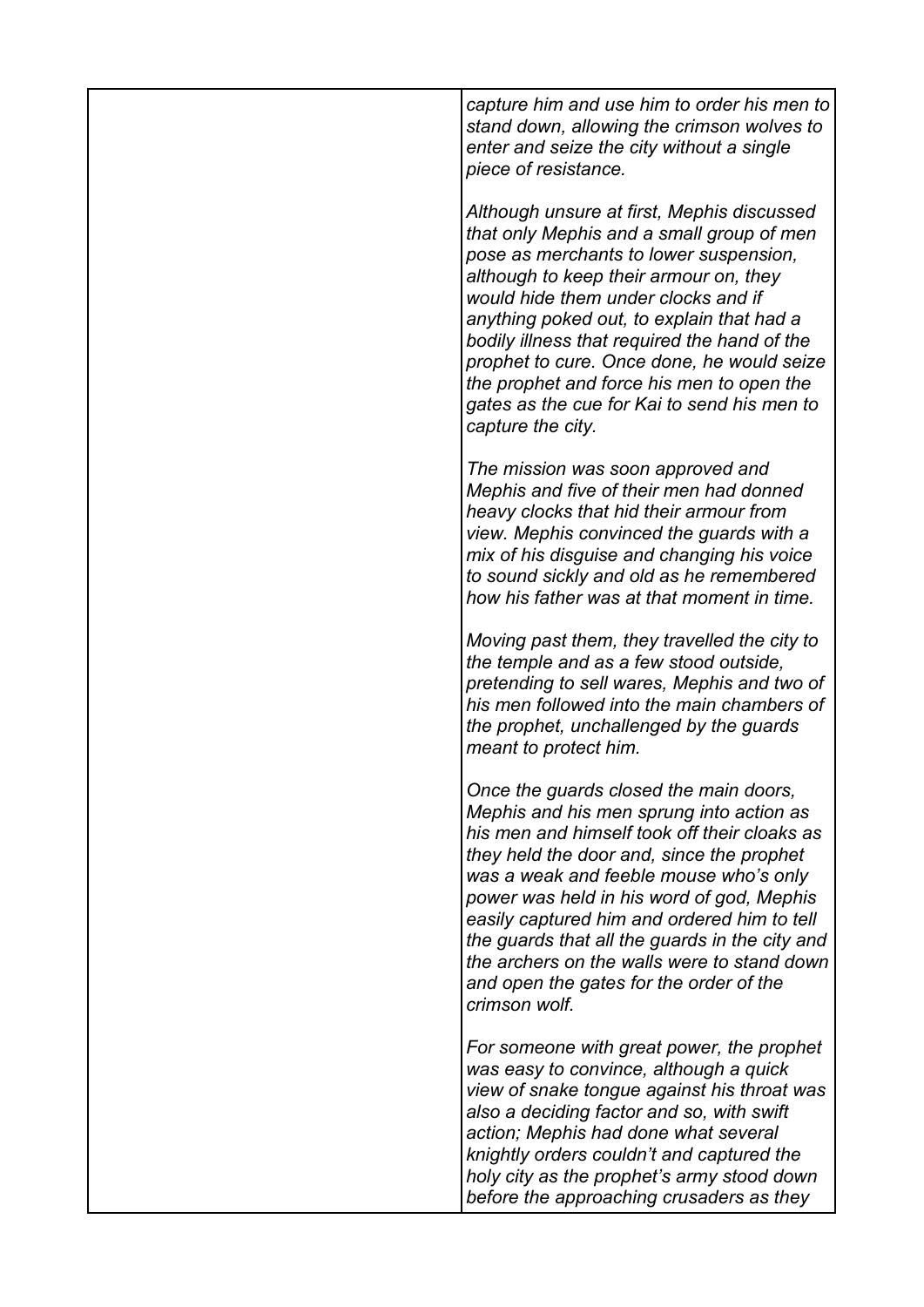*opened their doors for them, making it a critical victory with no loss of life, something that pleased Mephis as it meant not one of his men died that day.*

*The city of Lasonia would soon be their launch platform for the crimson wolf and over the course of the next 11 years, the order of the crimson wolf became well known for their skill in battle, not only in large scale conflicts across britain, but also for their cunning and tactics that became well known if you faced a member of the crimson wolf, that you best pray to your god that the lord watched over you since if you did not, then you would die. Sir Kai and Sir Mephis became legendary in their own right as Sir Kai demonstrated his ability to command his knights to victory over and over again as well as his displays of honor and compassion while among the crimson wolf, Sir Mephis became well known as the one who created the legends of the crimson wolf's cunning and tactics and his ability to manipulate the battlefield and plan out his moves were second to none.*

*Although death followed in Mephis's footsteps as in 1141, Mephis's father passed away. This was a tough time for him as although his father wasn't always around to tend to him, he still looked up and admired him. The king, having been a close friend to his former vizar, had him buried with full honors as was deserving of him. It was here that Mephis vowed at the tomb of his father that he would ensure that others did not suffer such heartache as losing someone close to them by his hand or others.*

*All of it came to its apex in 1147 when Mephis was the ripe age of 31 that the king, now at the height of his power, declared that the order of the crimson wolf was to head out to the crusades in the holy land and retake it for god. This was of course a great honor for Mephis. However, the 11 years of battle had shown its face many times to him and saw in his travels people fighting each other for no other reason than believing something else to them, mainly*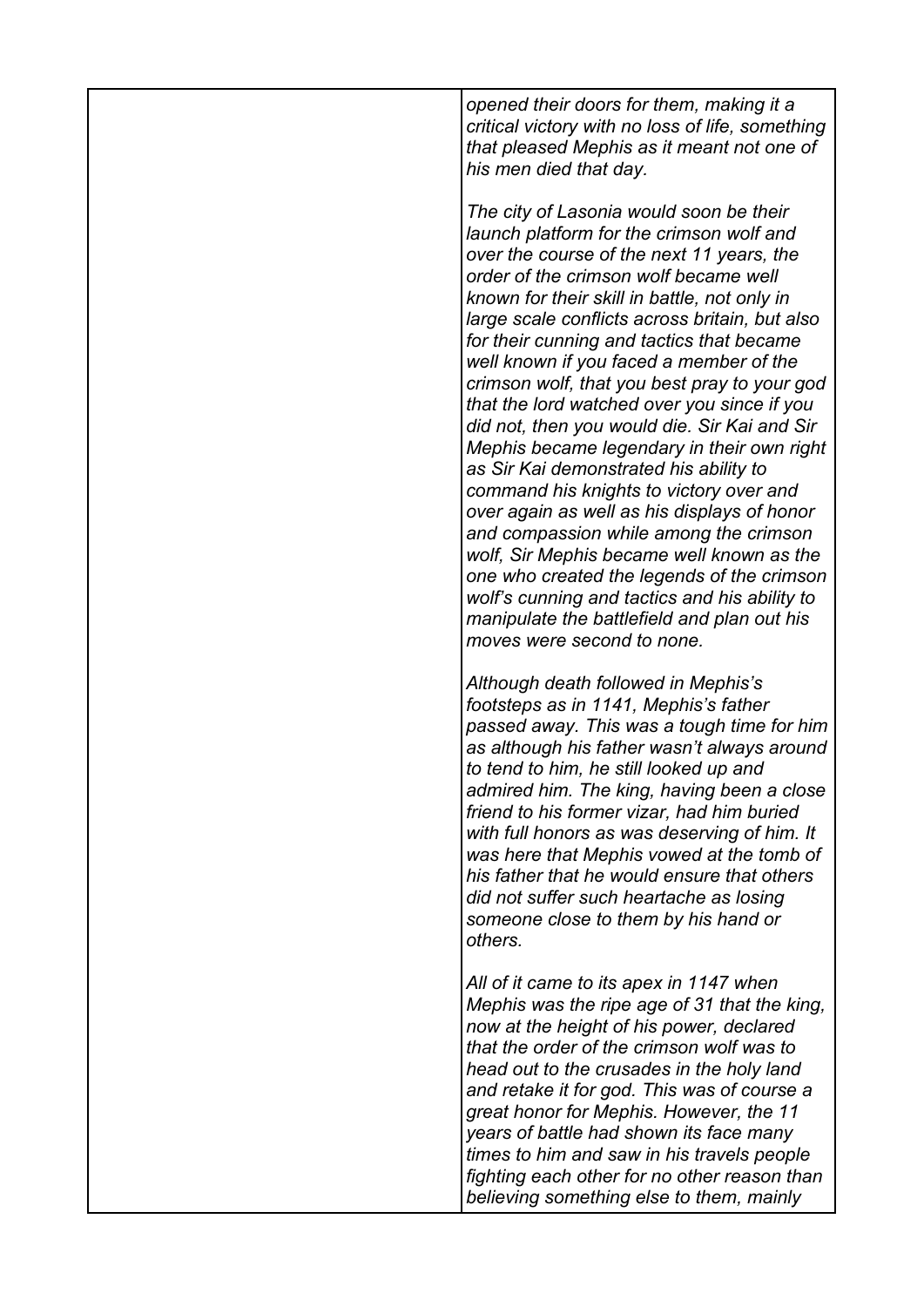*those who do not believe in god. It reminded him of his first battle with the barbarians so long ago and how he never truly lost those feelings of whether or not he was truly in the right to kill them for the reason he was given.*

*He did not have much time to ponder before he, Sir Kai and his men were sent on a ship to the holy land. Even though the journey aboard was torn with storms and rough seas, Mephis continued to ponder if the reason he fought were the right ones, although he dared not to bring them up to Sir Kai as he felt that he might not believe him or give him the same god fueled logic many crusaders had.*

*They arrived at port and were sent out to the holy land; a place hotter than Mephis had heard in the stories of the holy land from the first crusade and made sure that the men were fully stocked with water and supplies before leaving for their destination; Acre.* 

*It was in the outskirts of Acre's walls that they made camp and started their battle. Arce, unlike the battles at home, was much tougher than any of them had faced before as not only were their enemy were battle hardened, but any chance of trying to sneak in were dealt with on the spot as only men of the cloth were permitted into the city wall without hostility or being searched. As time ticked away, Mephis drifted away, attempting to research ways to break through the walls of Arce.*

*One day, during a night walk in the desert, he came across a travelling caravan and he felt something...strange, his instincts felt drawn to it and even if he wanted to, his natural curiosity outweighed his caution.* 

*He entered the camp and despite the sand sweeping around them, it was eerily quiet until the flap of the main tent opened and a older female appeared; a cobra with green scales, not too dissimilar to his family's coat of arms, she even possessed the hood of a king cobra. Yet despite that, her eyes were*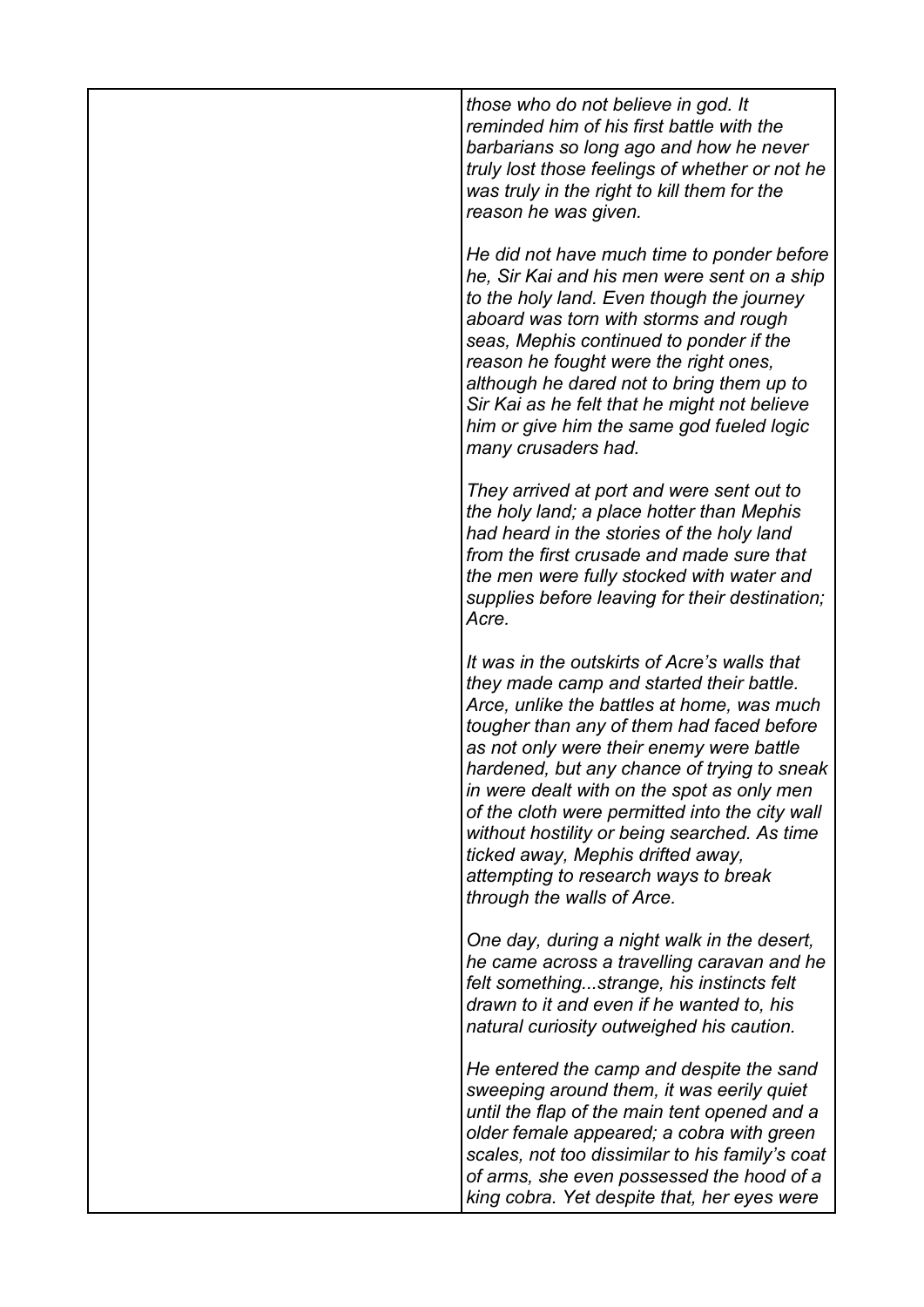*unusual; they were blood red and sent a shiver down his spine and even he felt something...unholy about her. She invited him into her tent and he entered, appearing like the tent of a fortune teller, but with elements of science as well as the arcane.*

*He asked her name and she simply gave the name of Lilith before asking him to sit and tell her what he was searching for. He sat and told her that for many months, the walls of Acre would not fall, despite his plans and he required something more, something that would push the tide in their favour. She then asked him a question.*

*"How much would you sacrifice for such a power?"*

*The question gave Mephis pause as over the passing months, he had seen his men turn from noble crusaders to monsters as he had seen brutality from his knights against innocent civilians; even women and children were not spared their so-called "holy wrath" and in battle, even after he and Kai fought side by side, he had been studying and learning to understand arabic as at the time, he was eager to see if he could understand their written and spoken language if it would give him the edge he needed.*

*Yet, as he learned and fought, he learned the speech pattern of their so-called enemies was very much like his crusaders as many of the words they spoke in battle was to god; the very same god that that crusaders worshiped and by cross referencing their holy text with his own, he confirmed this. Meaning this entire time, they were basically fighting their own. He even remembered having to break up a pair of crimson wolves that had robbed the home of a civilian in the holy land, killed the husband and raped the wife while holding the kid at sword point. He was furious upon seeing the scene and beat the knights senseless and forced them back to the camp for a court martial with Sir Kai for their transgression.*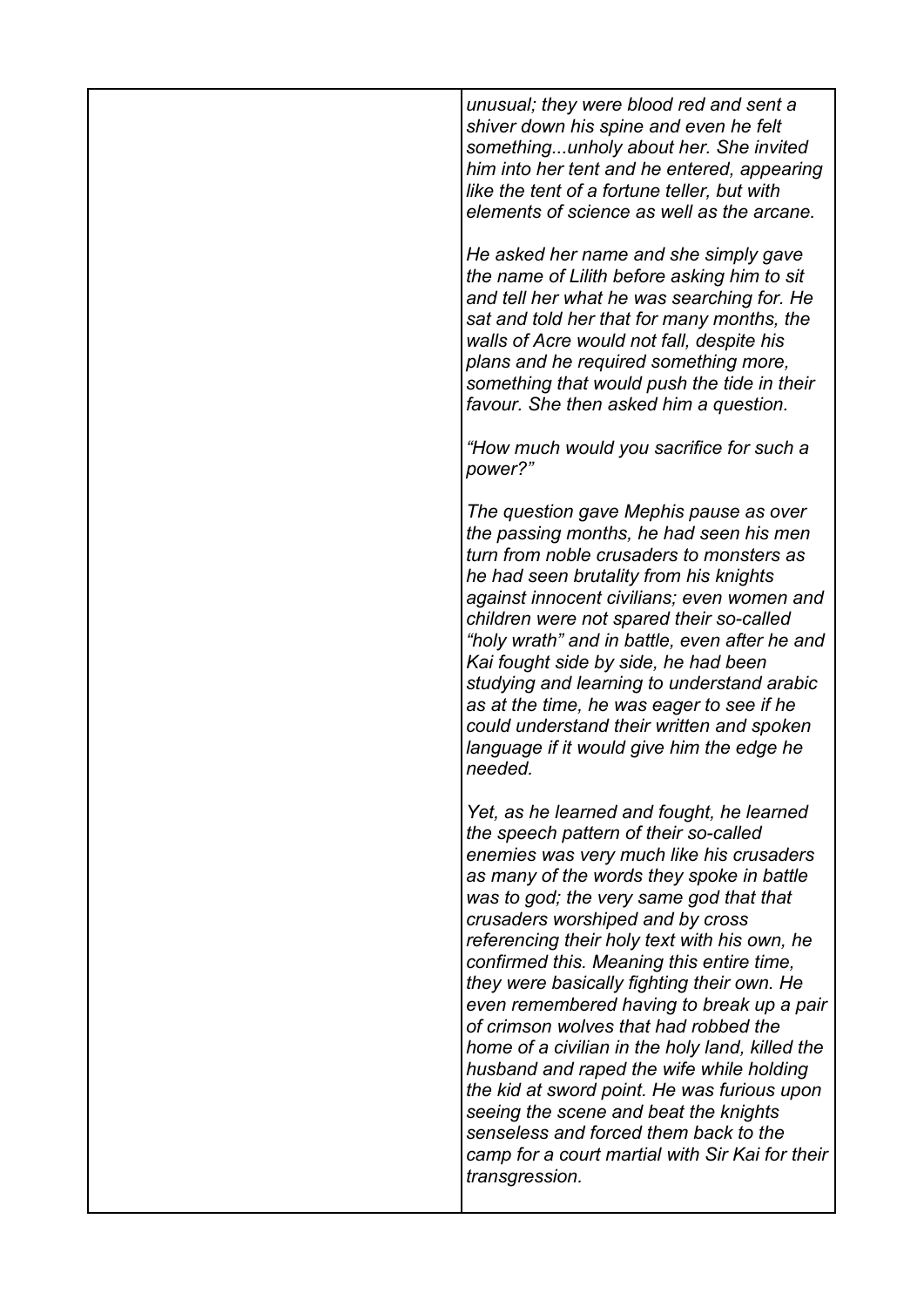*He finally spoke, saying "If it is to secure peace for every man, woman and child in this god forsaken war, then I'd gladly offer my life for it and anything I must do if it means ending the suffering of those I care about"*

*On hearing his reasoning, she remarked that unlike many that had walked into her tent seeking power, he was the first one she had met that desired power not for himself, but for the betterment of others and so, agreed to help him and told him of a ritual that if performed under the full moon and with sacrifices of four souls of furs that trusted him unconditionally, he would be transformed into a immortal demon; a demon that would possess the power to change their bloody fate.*

*It was hard, especially with the requirements for the ritual requiring for the blood of the crusaders to spill into a brass bowl and would have to do this in secret and he could not afford for sir Kai to find out about his plan as if he did, he feared that sir Kai would not understand his reasoning or understand why he was going to do what he was about to do.*

*Eventually, it all came together in a watchtower the crimson wolf's knights had built to watch over their camp and look out for attacks from Acre. He took up four of his most trusted knights; Sir Lucas Fulbrim, Sir Malus Victras, Sir Gregory Decon and Sir Trevor Carlot to the watchtower under the guide that it was to celebrate his birthday as it was september 1148 and his 32 birthday. Yet, as they were brought to the watchtower that Mephis comendered, they found four chairs fixed to mechanics with spikes and a large brass bowl, the chairs already stained with blood from tests Mephis had been doing to prepare for the main event.* 

*As they turned to ask what this was about, Mephis informed them of the situation and this was to form a new strategy that would finalise their victory against the heretics that resided in Acre, even if the word heretics felt bitter in his mouth, not one of them*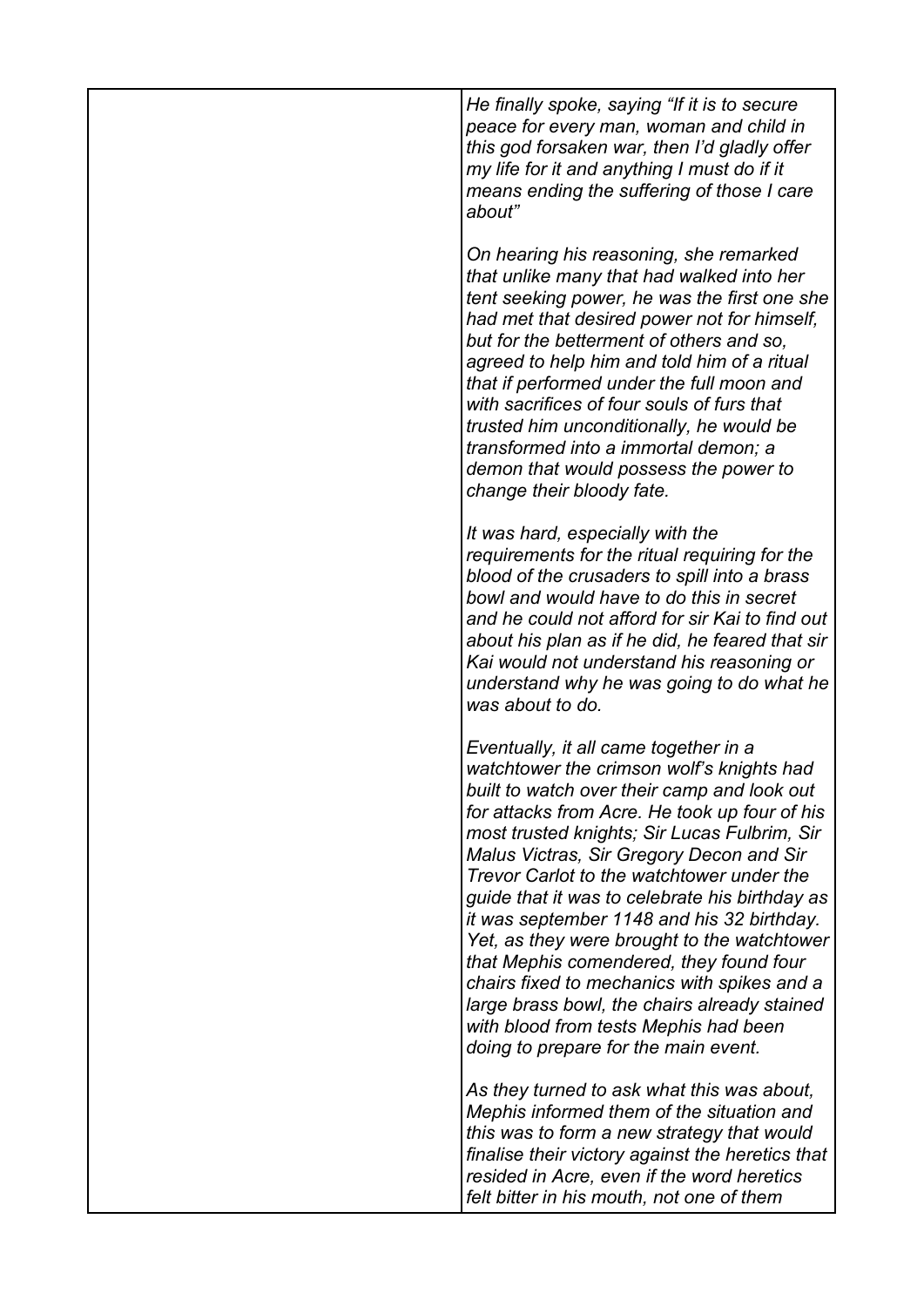*noticed and explained that for this to work, they would have to give their lives like their brothers in arms before them, but in doing so, their sacrifice would open the way to their ultimate victory and to peace in the holy land.*

*After so much time together and knowing how his men thought, they complied, laying down their arms and taking their seats as Mephis tied their arms and legs to be sure they could not run, yet none of the men resisted as he locked them in place.*

*After one more reassurance that this sacrifice was for the betterment of the holy land, he pulled a wooden switch and a spike was driven through their necks, killing them and the spikes were designed in such a way for the blood to drain through them into the bowl. Although even as their life ebbed away from them, he looked into their dying eyes with sorrow in his own.*

*He saw then the blood glow purple as the process refined their very souls into it and began to light with dark purple flames before the flames themselves surrounded him and brought up above the flaming bowl before the flames surged into his chest and he howled in pain as it felt his entire body was being burned alive. The changes came rapidly as large red demonic wings burst out his back as well as a red demon's tail, the tip shaped like the symbol for spades in a set of playing cards with a diamond-shaped ruby set into the center of it. He felt blood running down his forehead as gazelle horns grew out and over his helmet until fully out and lastly, the once blue, cool and calculating blue of his eyes changed to a deep, blood red and his pupils changed to thin, lizard-like slits.* 

*After what felt like a eternity of his insides burning up, the flames finished their work and fully disappeared inside him before he fell to the ground, his body smoldering with smoke as he stood under the full moon, he felt new strength flow through him as he no longer felt the weight of his armour and a more strange feeling was that he couldn't*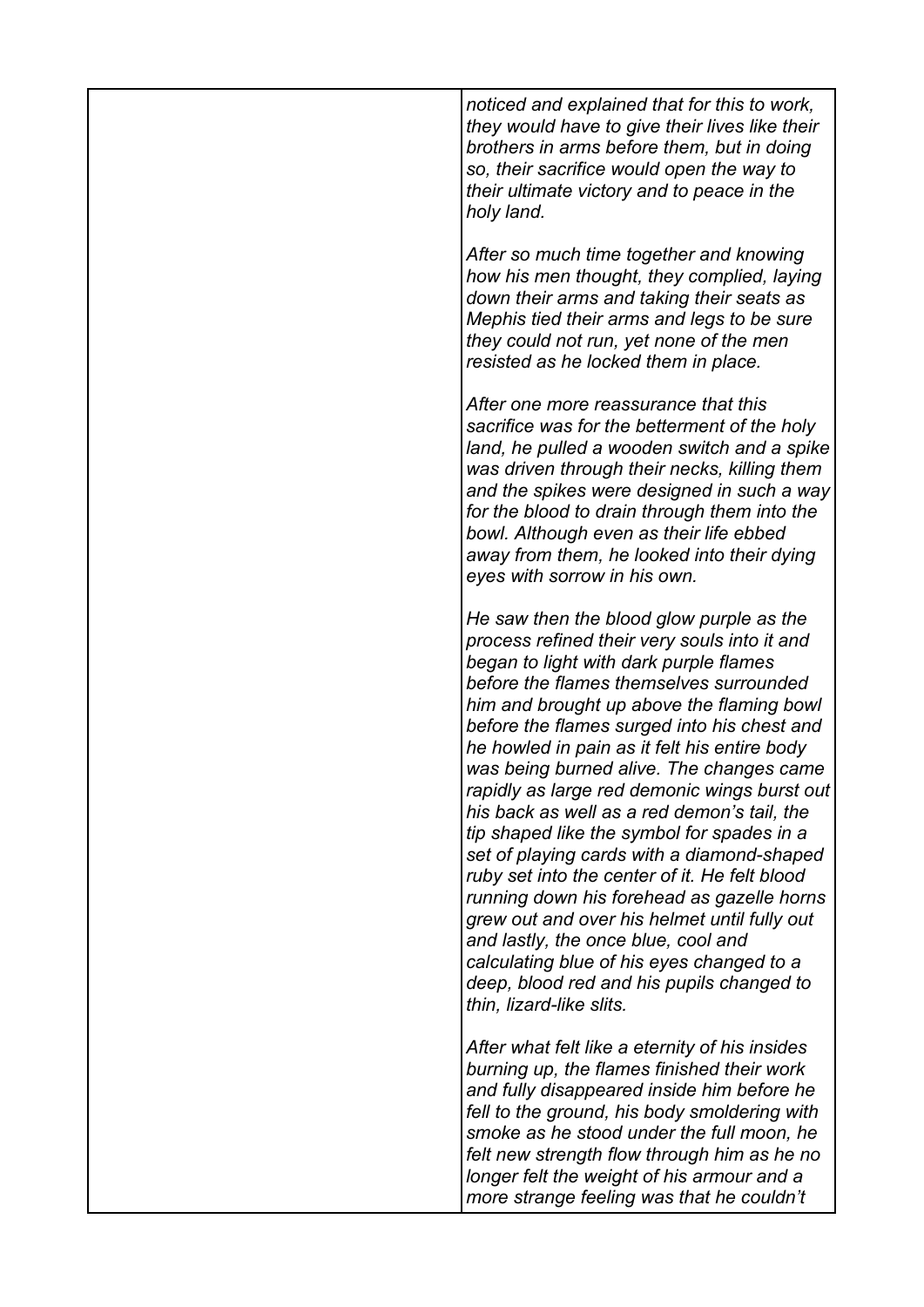*feel time passing like he used to, like, the meaning of time had left him.*

*However, just as he was getting used to these new feelings of power, it was this time that Sir Kai himself showed himself and Mephis, on the inside, was horrified and knew how Sir Kai would react to the bloody scene before him as four knights sat dead, their fur turned as white as snow as well as their pupils having lost all signs of life to them and with Mephis appearing, radianting a strong demonic aura, only one thought ran through Mephis's mind.*

*"You fool, why did you come?"*

*However, Mephis stood strong against him, not wanting sir Kai to see how upset he was on seeing him like this as he had wanted to spare sir Kai this scene and seeing what Mephis had become.*

*Mephis tried to explain his reasoning, that he was tired of it all; killing people who didn't have to die, fighting people whose cause was the same as their own and watching innocent civilians suffer at their own hands, all because they believed differently to them. Mephis at this point also shared he was tied of the church that sent them to a war that by now, Mephis was convinced god had all but forsaken them to death in this hellscape. Mephis explained that he sacrificed these knights the same way the church would sacrifice them or a king sacrificing his knights to secure victory in their name and that all he wanted was to end this senseless bloodshed.*

*However, sir Kai couldn't understand or was too blinded by his anger on seeing his knights betrayed and even more so, betrayed by someone he thought so dearly of and so, sir Kai drew his sword and attacked Mephis, sighting that Mephis had betrayed his trust and turned his back on them. The words hurt, yet Mephis resolved to put on the face sir Kai wanted to see; one of a cold, calculating monster. Yet he did not draw his weapon, but instead blocked sir Kai's weapon with his index and middle*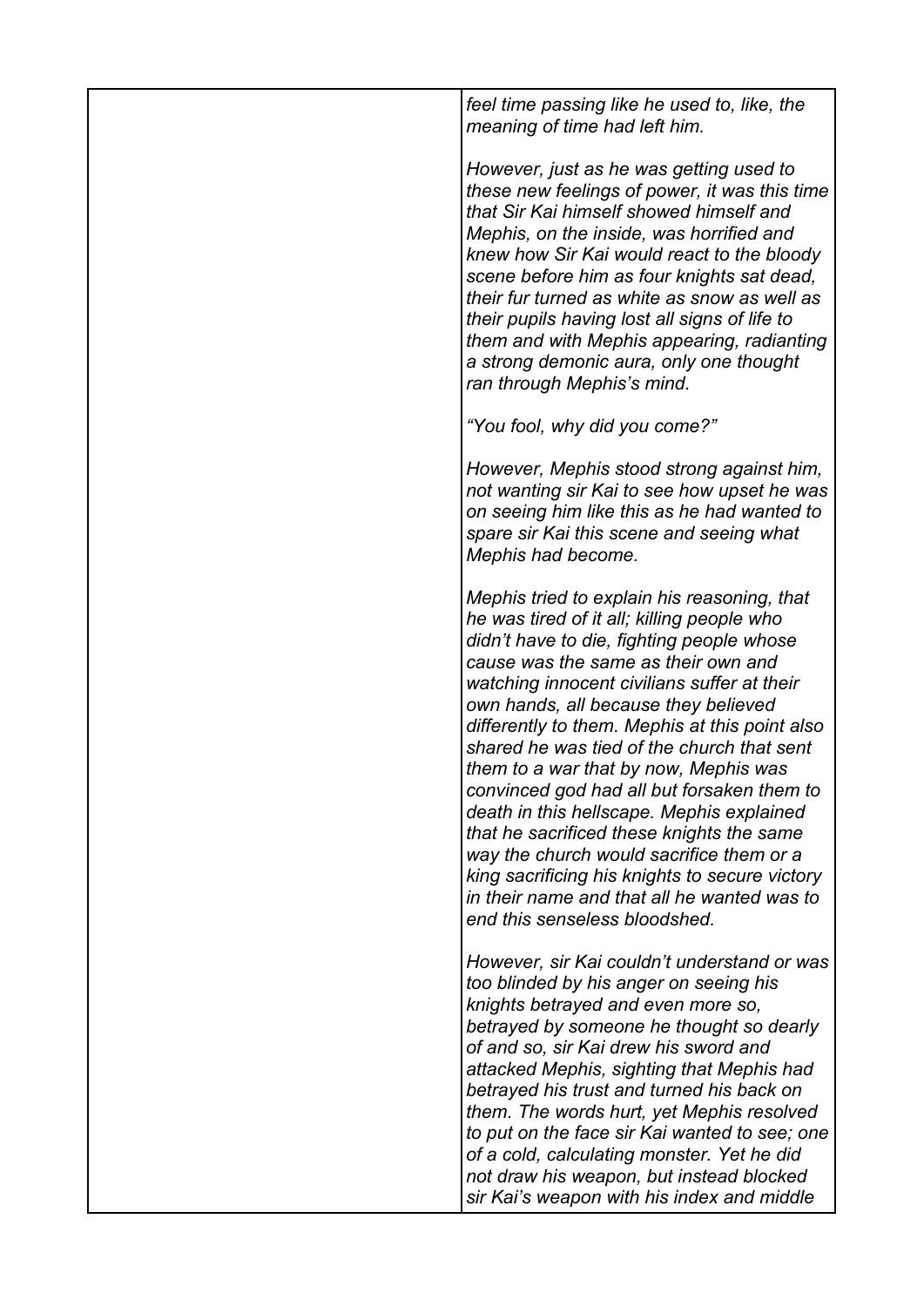*finger and it felt so...effortless, like the sword had no force behind it or when a child hits you with a wooden sword.*

*Brushing his sword arm out the way, Mephis kicked sir Kai directly in the chest with enough force to shatter the breastplate and send him crashing into the wall of the watchtower. Mephis explained to him that in light of the friendship they held, he would allow him to leave with his life and asked him not to throw his life away to try and kill him. Secretly, he hoped sir Kai would leave as the thought of fighting his best friend pained him greatly, more than any weapon could.*

*Yet, sir Kai persisted, getting up despite nearly having his chest caved in and fought valiantly against Mephis, yet unlike their previous spars where Kai had beaten him with his strength and fighting technique, Mephis now held all the cards and now, the fight was no longer with equals, but like a father play fighting against a powerless child as Mephis only gave back token punches in response, yet each one damaging his armour and damaging sir Kai greatly until eventually, during the fight, Mephis punched sir Kai's sword with enough force to complete shatter the blade, leaving sir Kai before him on his knees.*

*Mephis looked at sir Kai in pity as he could tell from how sir Kai looked that he was in a great amount of pain and Mephis in his own way, felt it too as seeing sir Kai in pain caused him no pleasure, only grief and sorrow that he was made to fight his best friend and brother in arms.*

*However, it was here that sir Kai pulled off something that Mephis couldn't have predicted; as sir Kai lay on the floor before him, he didn't notice white flames with a golden edge come around sir Kai's right hand before in a flash at a speed that Mephis didn't expect, sir Kai jabbed the flaming hand into his chest, right where his heart was, causing him extreme amounts of pain as he was taken by surprise as sir Kai chanted in the word of god to banish*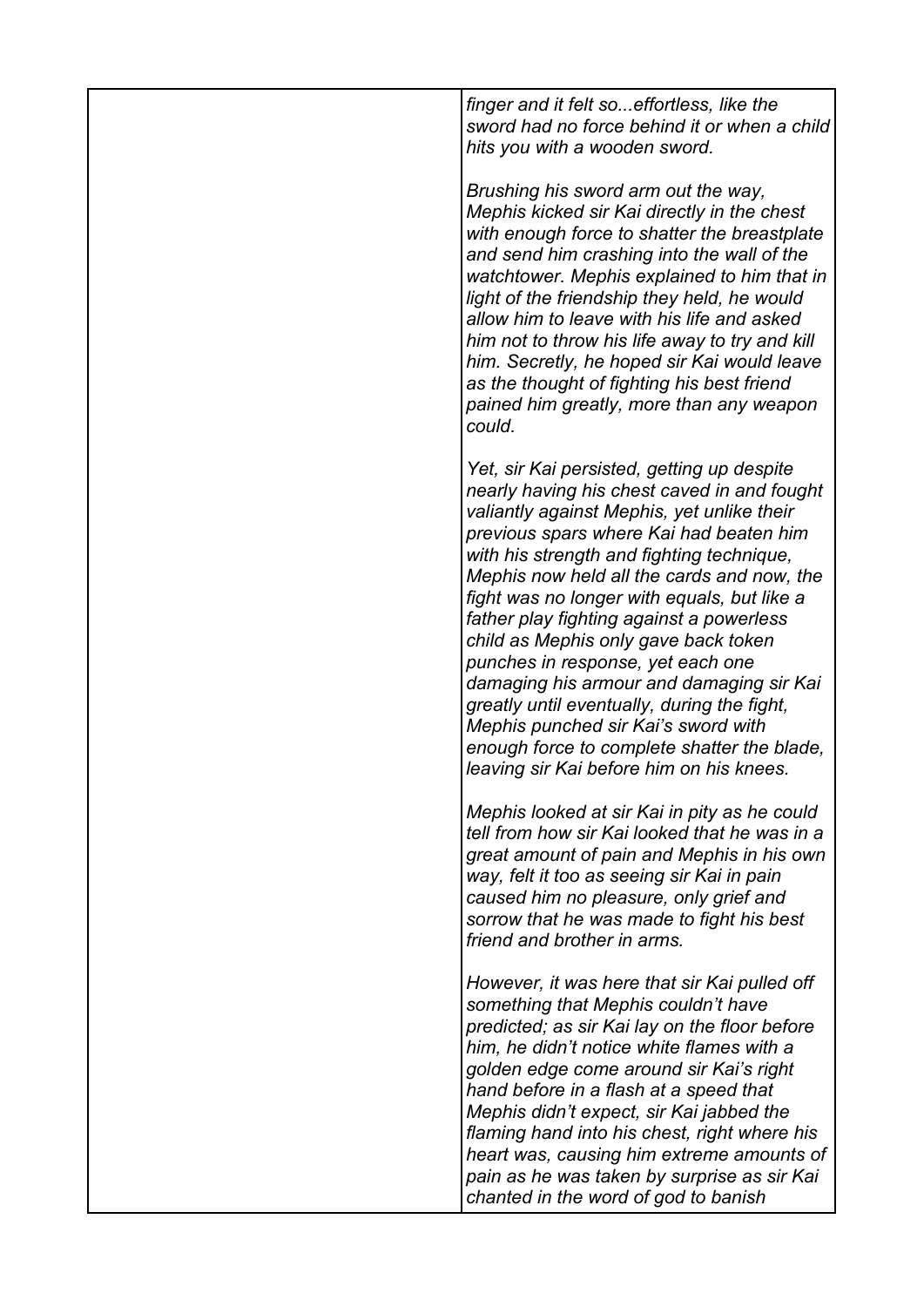|                                                                                                                                                                                                                               | Mephis from this world as holy symbols<br>started appearing on Mephis's body and<br>face and began to glow and burn him as<br>well.                                                                                                                                                                                                                      |
|-------------------------------------------------------------------------------------------------------------------------------------------------------------------------------------------------------------------------------|----------------------------------------------------------------------------------------------------------------------------------------------------------------------------------------------------------------------------------------------------------------------------------------------------------------------------------------------------------|
|                                                                                                                                                                                                                               | Yet even as he was burning from holy<br>power, he saw through Kai's serious<br>expression and grieved as he saw that<br>despite everything, this pained sir Kai to<br>have to do this to Mephis and he could only<br>watch as sir Kai removed his blood stained<br>hand from his chest as his body began to<br>burn and char, breaking apart like ashes. |
|                                                                                                                                                                                                                               | Yet as Mephis watched sir Kai, he managed<br>to speak.                                                                                                                                                                                                                                                                                                   |
|                                                                                                                                                                                                                               | "Live a good life, sir Kai and once you pass<br>on from this world, enjoy your time in the<br>heavens. Do not pity me, Kai for I made my<br>choice, I gave up heaven for the power to<br>change things, I have no regrets in what I<br>did"                                                                                                              |
|                                                                                                                                                                                                                               | He explained as more and more of him<br>turned grey besides the flames and the holy<br>symbols covering his body as he reached<br>out to sir Kai and unaware he was using his<br>demonic ability, could tell that this was<br>tearing sir Kai up inside and he was left with<br>his final words to his best friend.                                      |
|                                                                                                                                                                                                                               | "GoodbyeKaimy dearest friend" and<br>such ended the mortal life of Mephis as his<br>physical form disappeared and blew away<br>like ashes in the wind while Mephis fell<br>down into the abyss or the nine hells.                                                                                                                                        |
| <b>Passing on Responsibilities</b><br>(Middle age)<br>- what is your character's relationship with<br>their career when they retire?<br>- what is your character's relationship with<br>their children as they become adults? | Mephis would soon awaken in a frozen city<br>in an ever freezing lake. Although large, the<br>space above him was larger and below the<br>ice were more circles then he saw above.<br>He stood up and looked around as the<br>former crusader looked around what was to<br>be his new home.                                                              |
|                                                                                                                                                                                                                               | The icy wind cut through his being, yet he<br>felt them warmed away. Touching his heart,<br>he felt warmth there as it seemed the flame<br>that bound him to the abyss was lodged<br>inside his heart and he could not help, but<br>smile softly as even in this hell, sir Kai in a                                                                      |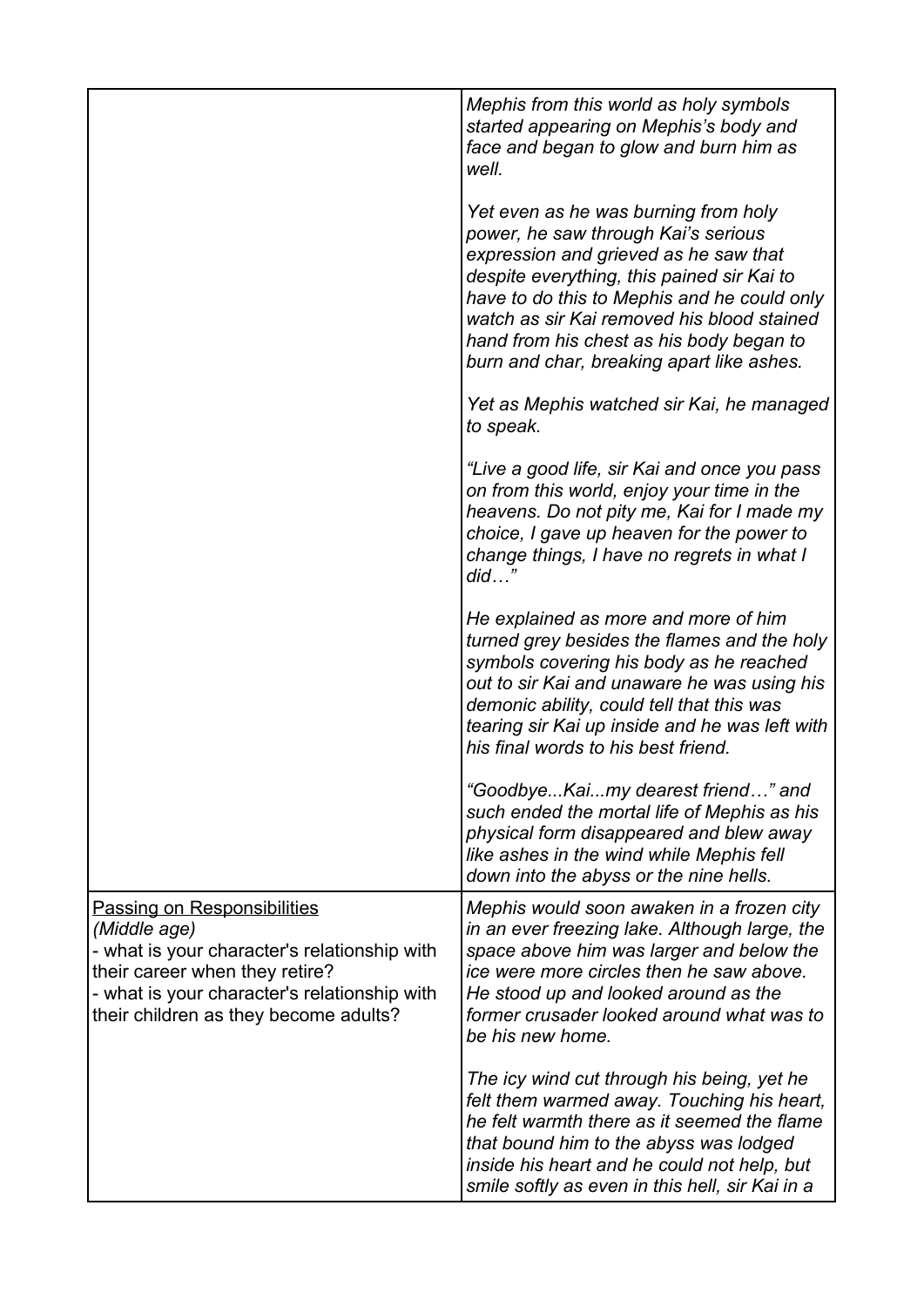| way, still protected him.                                                                                                                                                                                                                                                                                                                                                                                                                                                                                                                                                                                                                       |
|-------------------------------------------------------------------------------------------------------------------------------------------------------------------------------------------------------------------------------------------------------------------------------------------------------------------------------------------------------------------------------------------------------------------------------------------------------------------------------------------------------------------------------------------------------------------------------------------------------------------------------------------------|
| He journeyed into the city itself, it's walls as<br>white as snow and the ground thick with ice.<br>Although he did not see many around, he<br>felt eyes watching his steps until another<br>demon approached him, asking his<br>business in Antenora. Mephis simply told<br>him that he was a new arrival and was<br>looking around.                                                                                                                                                                                                                                                                                                           |
| The demon told him that passage required<br>tribute and a show of respect to him.<br>Mephis however refused to acknowledge<br>someone he had only just met, explaining<br>that respect is something earned, not<br>demanded like the god and kings he had<br>grown to dislike for such things. The demon<br>took this quite poorly and attacked Mephis.                                                                                                                                                                                                                                                                                         |
| Reacting on instinct and battle instinct, he<br>swung his hand out, although this time, the<br>holy flame within him sprung out as if to<br>protect him and incinerating the demon into<br>ashes as it had done to him. Although doing<br>so, he felt his body collapse as the intense<br>feeling of his body burning from the inside<br>out coursed through his body like the last<br>time the holy flame pieced his body.<br>The holy symbols that branded him also<br>burned like a hot iron brand upon his fur.<br>Yet as he collapsed, he saw other demons,<br>looking at him and only managed to say a<br>single word before passing out. |
| "Help"                                                                                                                                                                                                                                                                                                                                                                                                                                                                                                                                                                                                                                          |
| Unknown to him at the time, this was the<br>first use of his demonic power; a power that<br>let him speak to the hearts of others and<br>manipulate their actions through words.<br>Because of this, he soon found himself in<br>the royal palace of Antenora, being tended<br>to by a medical demon; Mephis recognised<br>his doctor from one of many books he had<br>read as a child of a doctor assigned to the<br>Hospitaller order of templar knights that<br>betrayed his own out of spite that the<br>Hospitaller were "infected with the disease<br>of god and the faith in him".                                                       |
| The doctor turned and saw Mephis awake,                                                                                                                                                                                                                                                                                                                                                                                                                                                                                                                                                                                                         |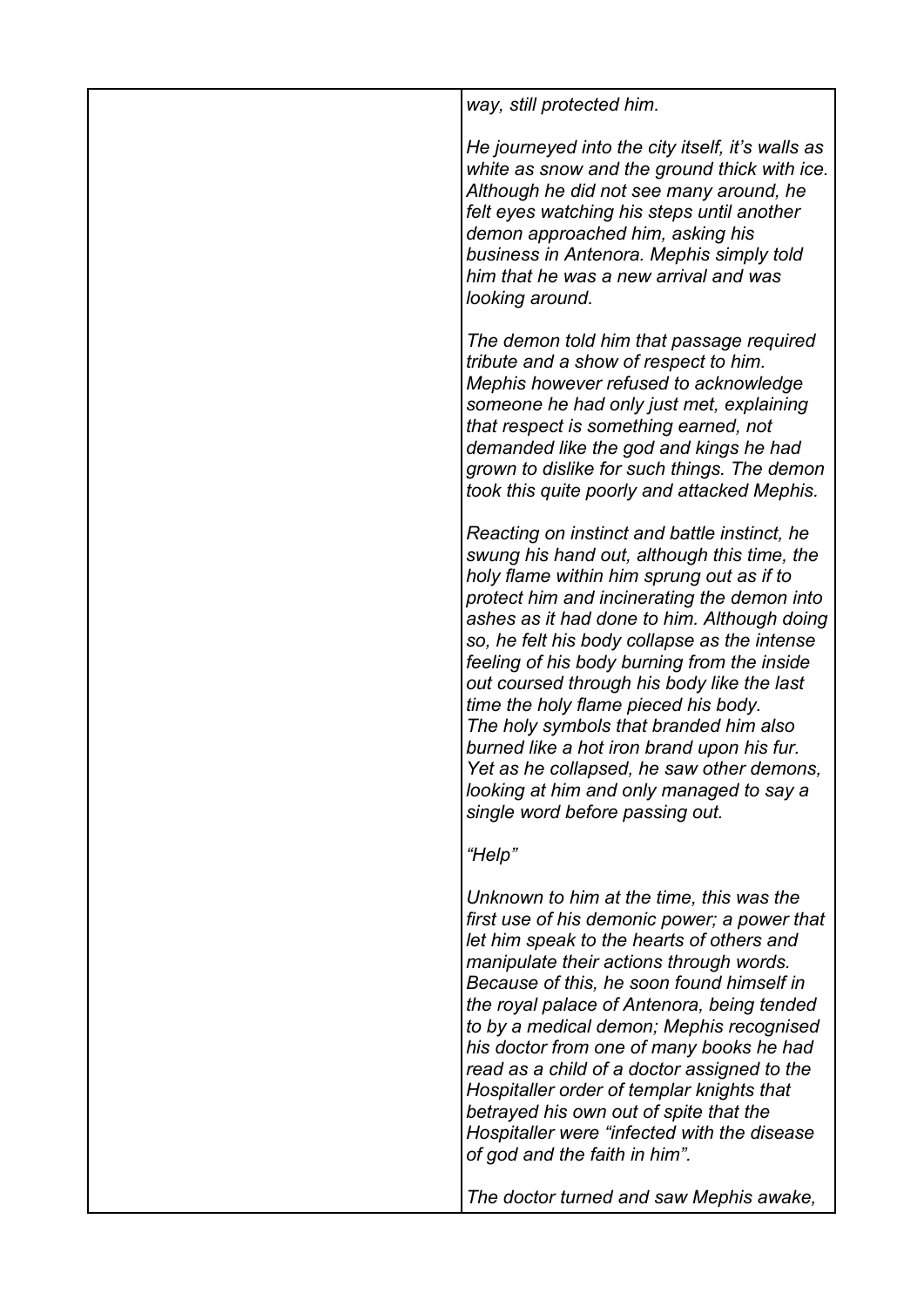*asked how he was. Mephis responded that he was fine and asked where he was and what was going on. It was here that Mephis was told of what and where he was. He resided in Antenora; the second ring of the ninth circle of hell, responsible for containing sinners that committed the sins of rebelling against policies and faith and that Mephis being here means he is guilty of those sins he did in life.*

*The doctor demon, who introduced himself as Henry, explained that he treated Mephis as best he could, he could not remove the seals that bound him nor the flame in his chest as Henry explained the holy flame; a legendary power granted to those whose faith was without equal and whose need was greatest in the eyes of god. Although in a mortal man, it would limit their lifespan as using the holy flame in any capacity would burn away at the one who used it spiritually speaking. He explains this was because one of the knights he was with as a Hospitaller was also capable of producing the holy flame and used it to treat the most dangerous of diseases, even ones thought incurable by other means. Although he quickly saw his friend's spirit burned away and one day, passed away in his sleep. He explained it was that day that made him reject the church and cursed his own inability to do anything to save him.*

*Mephis nodded as his thoughts turned to sir Kai, wondering how he was after experiencing the use of the holy flame. He then asked Henry why the demon attacked him after just arriving and Henry explained that it was simply in the nature of demons, especially ones that had rejected the authority of faith to demand such things. Mephis sat up, explaining that he was disappointed to hear that those sent down here for the sins of rejecting the faith only fall prey to their own sins and demand what they did not earn. He then asked where he was, to which Henry replied he was in the royal palace of Antenora as the archfied of Antenora saw the display of the holy flame and also felt the need to assist the lone demon and so, had his men bring Mephis to*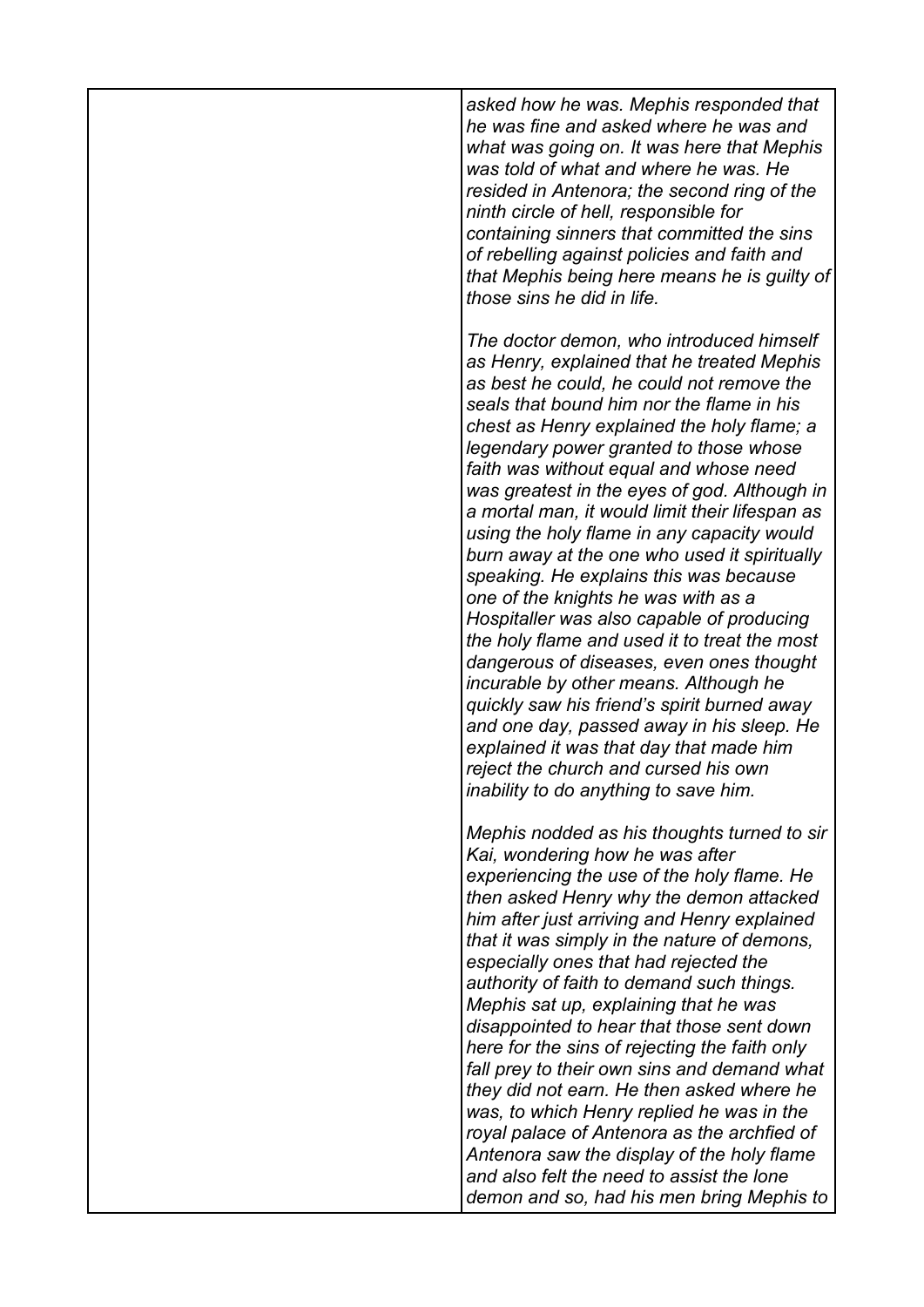*the palace for treatment, which Henry explained as unusual for the current archfiend as he was usually as selfish as the others, being Antenor himself; the trojon soldier that betrayed his city and allowed it be conquered by invading greeks and such was the circle named and formed from his act of betrayal.*

*Mephis listened, taking in the information before standing up and asked if there was anywhere for him to stay in Antenora. Henry replied there was, but all was owned by the archfiend as the archfiends ruled the nine hells and each ring had its own archfiend that acted as its ruler. Mephis then asked to see the archfiend and Henry obliged him, taking him to the icy throne room of the palace and sat upon it was a dark tanned horse in greek armour, minus the helmet that sat on his arm rest, also possessing the wings and horns of a demon.*

*Antenor asked why Mephis had come to him and Mephis explained he wished for shelter and asked the archfiend for a place to stay. He started feeling a rush as he spoke, his very words seemed to have substance and power behind them and as he looked at the archfiend, he saw his heart was open and as he watched, sank in and Antenor told him that Mephis could stay in a home near the palace as he was interested in Mephis's use of the holy flame and watching over him.*

*Although as Mephis watched, he saw in the heart of the archfiend, he saw that he was in fact wanting to keep a eye on him in case he became a threat and keeping him at arm's reach since in fact, he feared the flame Mephis carried as a flame that burned in the circle where flames could not exist.*

*He accepted and left, being shown to his home by one of the palace guards. At this point, he was beginning to explore his new found power and how they worked and so as a test, once he was at his home, he told the guard that he was to inform him of any news he heard during his shift at the palace regarding the archfiend and send him a*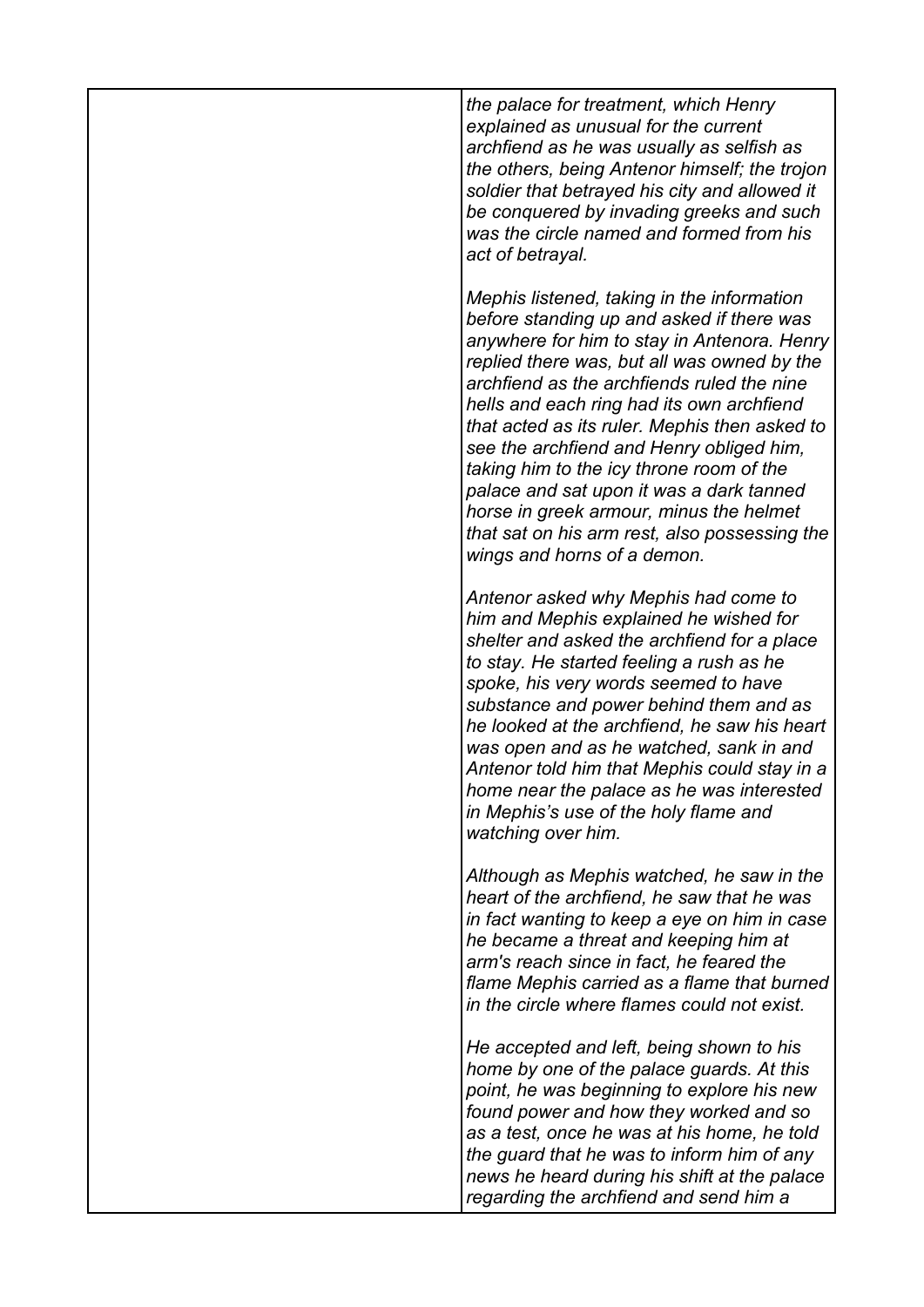*message by appropriate means and, like before with the archfiend, the guard obeyed his words, bowed to him and left.*

*And such started his life in Antenora as several years passed for him, although the number of years passing in the mortal world would of been much greater, although Mephis wouldn't have much way to keep track of time passing as the feeling of time passing had long since gone from his awareness. He found many interesting beings in his ring and began to study, learning about the different cultures and skills that he could not while he was alive and performed research on the holy flame since as a immortal demon, the flame could not kill him, yet the pain inflicted by its use would persist, regardless of how many times he tried using it, even in minor ways like lighting a candle in his room.*

*It was also during this time he learned how to travel between different circles, exploring the nine hells as a whole and learning about the currency of hell; sins. With sins, all a demon would have to do to purchase things to do things like eat, drink and so on was to place their hand onto a scale that was in fact, a little greed demon and it would measure the weight of the purchase and take enough sins from the demon and once equal, allowed the demon to take what they bought. It was here that Mephis found that he had such a great deal of sins that in the mortal world, if his sins carried over into money, he would be wealthier than most kings could dream of.*

*He especially enjoyed visiting lust, maining to a cafe owned by the renowned queen of egypt and current archfiend of lust, Cleopatra and the cafe was nicely named Cleopatra's Cascade. He would often find himself going there to relax and found that he quite enjoyed their strawberry flavoured tea, based on the green tea from China and the orient.*

*Over time, he learned the powers of the arcane and learned to change the appearance of his outfit and of snake*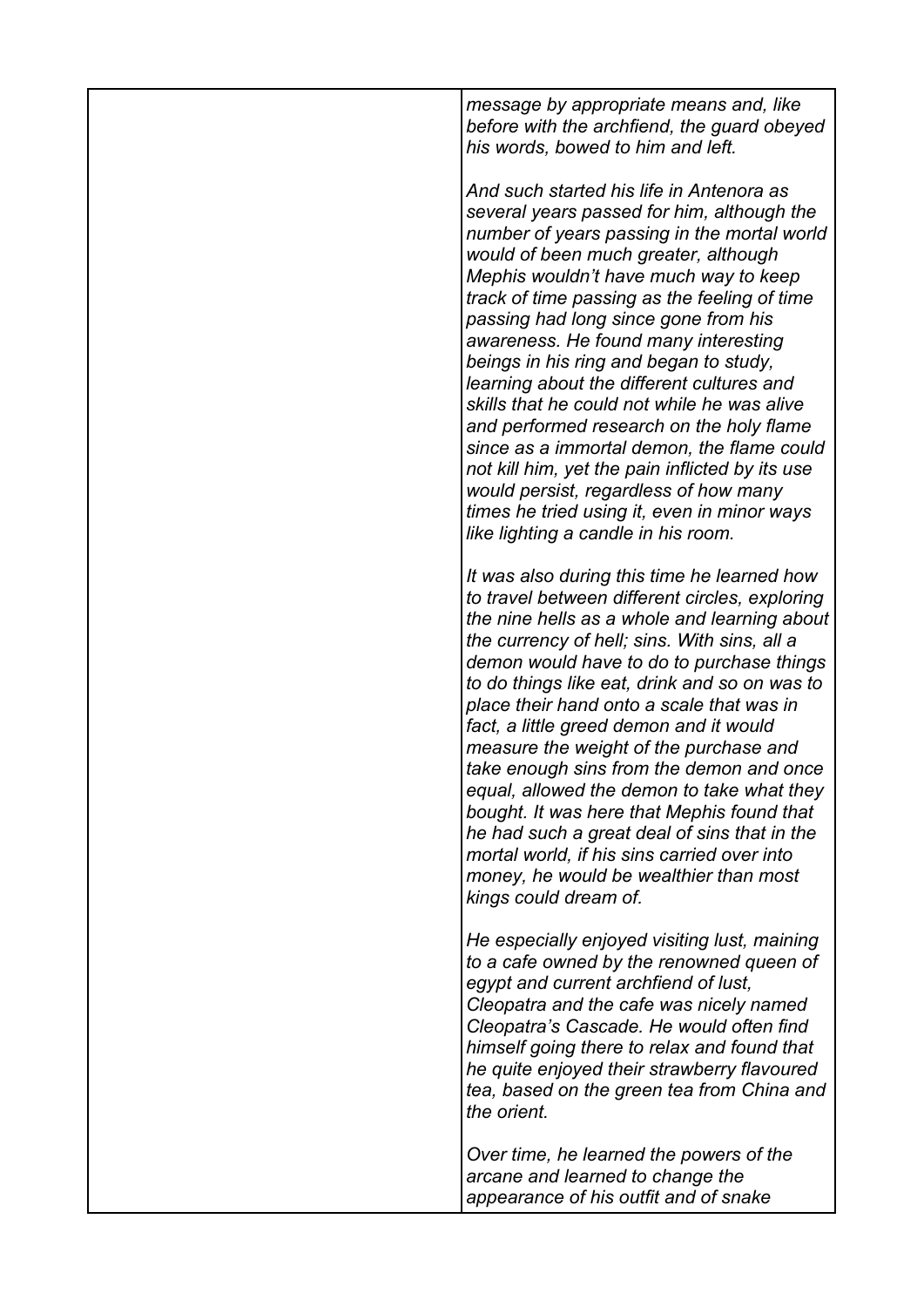*tongue using the power of his words; a power he had come to call the commandment; something he thought of in irony to mock god's ten commandments.*

*He also looked for ways to break the seal placed on him by sir Kai to little success at first until one day, roughly three hundred years after he was first banished, he learned that with his enhanced knowledge of the arcane and the power of the archfiend, he could break the power of god and by extension; the power the holy flame held over him.*

*And such, using his power to change his armour into more period appropriate clothing and snake tongue into a device he read about in his time in hell called a Gupti; a sword that was hidden within the shaft of a staff and changed it to one, designed with a black oak, similar to the trees of suicide found in the second ring of the circle of violence. On top of the staff was a silver cobra that he held onto it with as a reminder of his family as well as the broach he used to keep the cape he wore in place as it was the same one he wore as a child that bore his family's coat of arms on it.*

*He entered the throne room and with his power of his words, he did not have to fight the archfiend, but instead, had the archfiend stand down and agree to willing make Mephis the next archfiend of Antenora as Mephis made him head of security for the palace, Antenor granted Mephis the royal seal of Antenora; a special set of eyes that when used, would allow Mephis the full power of a archfiend equal to his status as well as passively boosting his powers beyond that of a normal demon.*

*It was here, in 1448, as his eyes changed to inverted colours with two crescent moon shapes on either side of his pupils, he finally had the power to break the bonds that restrained him to the nine hells. At long last, he was able to take himself out from hell through a portal to the mortal plane, hiding his wings, horns and changing his tail back to the tail he had prior to his death. He*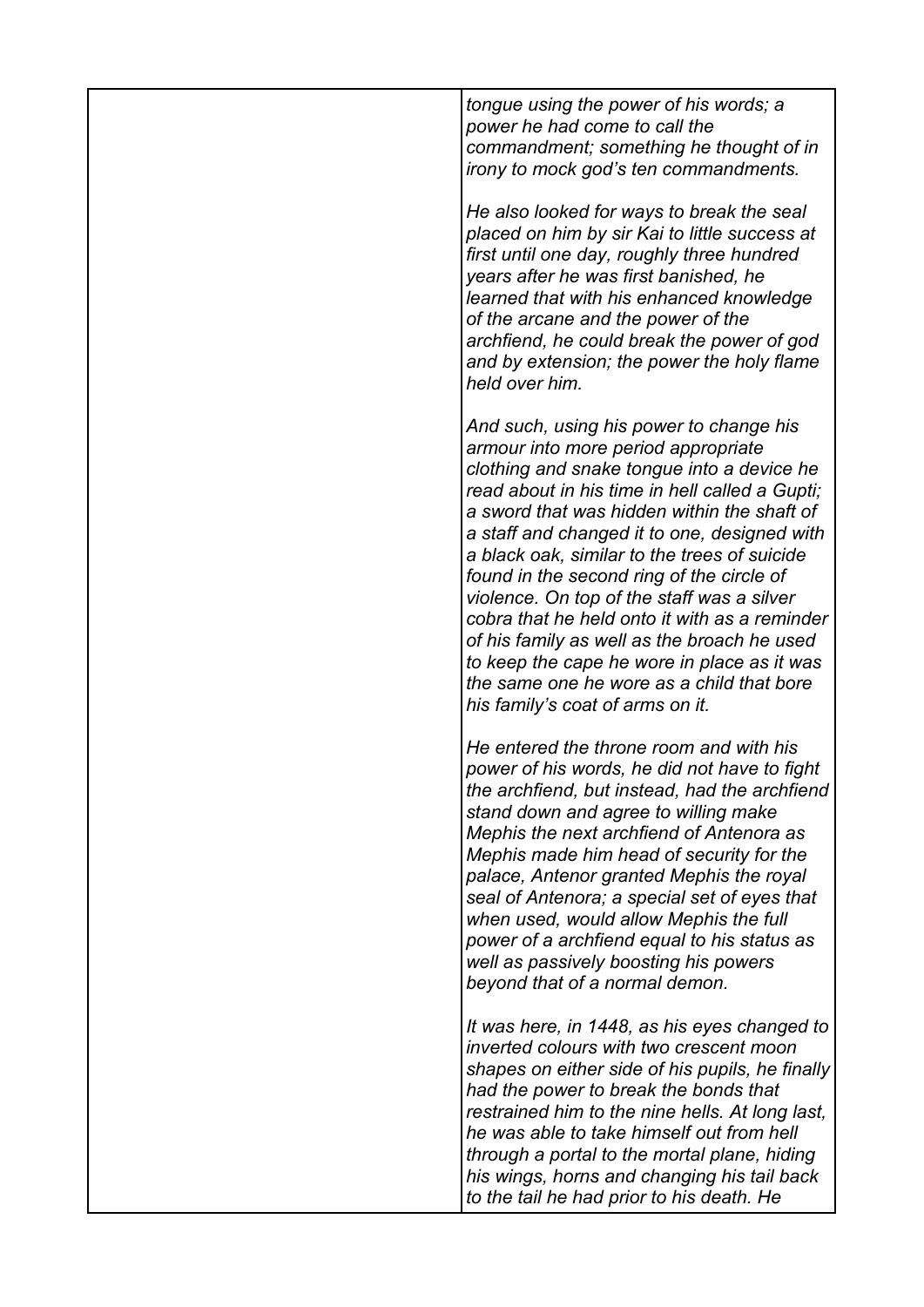*appeared in what was southern germany, yet as he looked around with his eyes returning to his demon eyes, he saw people in dress like he did, but many things had changed since he was last among the living.*

*He wanted to know what had happened to sir Kai and also for someone to explain to him what he had missed during his time in the abyss. He wandered from town to town, listening and picking up the native tongue to easier find who it was he was looking for.*

*Eventually, tales came to him of a fox named Johann Georg Faust that lived nearby in Knittlingen and so, after getting the information of where Faust lived with his power of the commandment on a police officer local to the area, he found where Faust lived and arrived there, eager to talk to the historian, magician and alchemist. Knocking on the door, Faust allowed him in and asked why he was there.*

*Mephis explained that he was eager to find out the last known records of his friend, sir Kai and looked around Faust's room and saw demonic symbols around, some of them had magic to them; limited, but there. He asked Faust if he was interested in demons and Faust confirmed it, saying that he'd do anything for knowledge and had a great desire to learn from all sources. Mephis felt a kinship with Faust as they both shared an interest in learning and it was here that Mephis revealed himself as a demon, producing his wings, demon tail and horns.*

*Faust was about to go to his knees, yet Mephis stopped him, asking that he wanted no worship nor praise, he was simply a friend that needed Faust's help to find another. He produced a book that appeared to date back to Mephis's time and explained to Faust that the book contained knowledge of demons no mortal had ever known before and if he agreed to help track down records of sir Kai, he would provide Faust the knowledge he craved. Faust agreed and so they began their partnership, although Faust and other germans seemed to have a*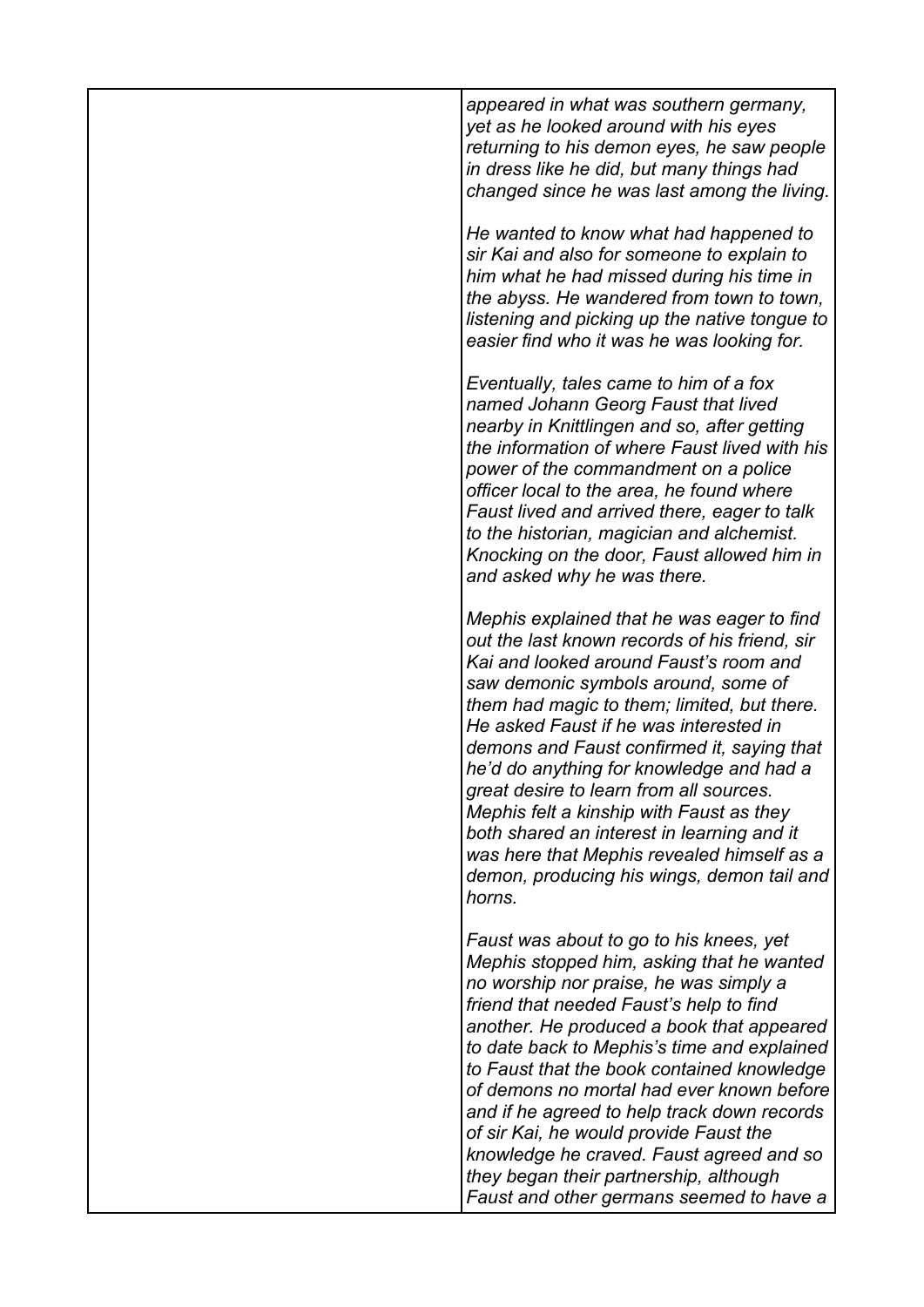| problem pronouncing his name and called<br>him Mephistopheles.                                                                                                                                                                                                                                                                                                                                                                                                                                                                                                                                                                                                                                                                                              |
|-------------------------------------------------------------------------------------------------------------------------------------------------------------------------------------------------------------------------------------------------------------------------------------------------------------------------------------------------------------------------------------------------------------------------------------------------------------------------------------------------------------------------------------------------------------------------------------------------------------------------------------------------------------------------------------------------------------------------------------------------------------|
| He did not mind the name and in fact,<br>adopted it as his demon name as in three<br>hundred years, he found the choosing of a<br>demonic name somewhat strange and hard<br>to come up with one suitable and now, the<br>mortal furs had taken that stress off of him.                                                                                                                                                                                                                                                                                                                                                                                                                                                                                      |
| It took many months, but eventually, Faust<br>and Mephis found records of the west family<br>dating back to the medieval times. He finds<br>out that sir Kai passed away in his sleep in<br>1167, around 19 years after banishing him<br>to the abyss; this saddened Mephis greatly,<br>knowing that his best friend he had in his<br>mortal life as well as pretty much everyone<br>he knew would be long dead by now.<br>Although as they researched, they found<br>records that the west family had somehow<br>split off and had become demon hunters;<br>tracking down demons and killing them in<br>any way possible for the times.                                                                                                                    |
| This troubled Mephis as he wondered why<br>the west family had such a sudden change<br>from what he would have expected sir Kai's<br>wishes may have been in the span of a<br>century. Although he wouldn't get too much<br>of a chance to as news soon reached<br>Mephis's ears that a west family demon<br>hunter was coming to Knittlingen.                                                                                                                                                                                                                                                                                                                                                                                                              |
| Mephis knew that it was him being here that<br>was bringing the hunter to the town and if<br>records were to be believed, was that the<br>hunter coming was especially brutal and<br>would kill anyone in his way to get to<br>Mephis. So, he decided to face the hunter,<br>leaving the book with Faust; a fox that he<br>had come to respect as a friend and didn't<br>want his life to end because of Mephis and<br>so, he came to the center of town on a cold<br>winter's night, waiting for the hunter to<br>appear. And as he heard, he turned to see<br>a hooded wolf behind him with weapons<br>drawn, mainly a sword and a new device to<br>Mephis, but from what research he had,<br>figured it was what the mortals called a gun<br>or firearm. |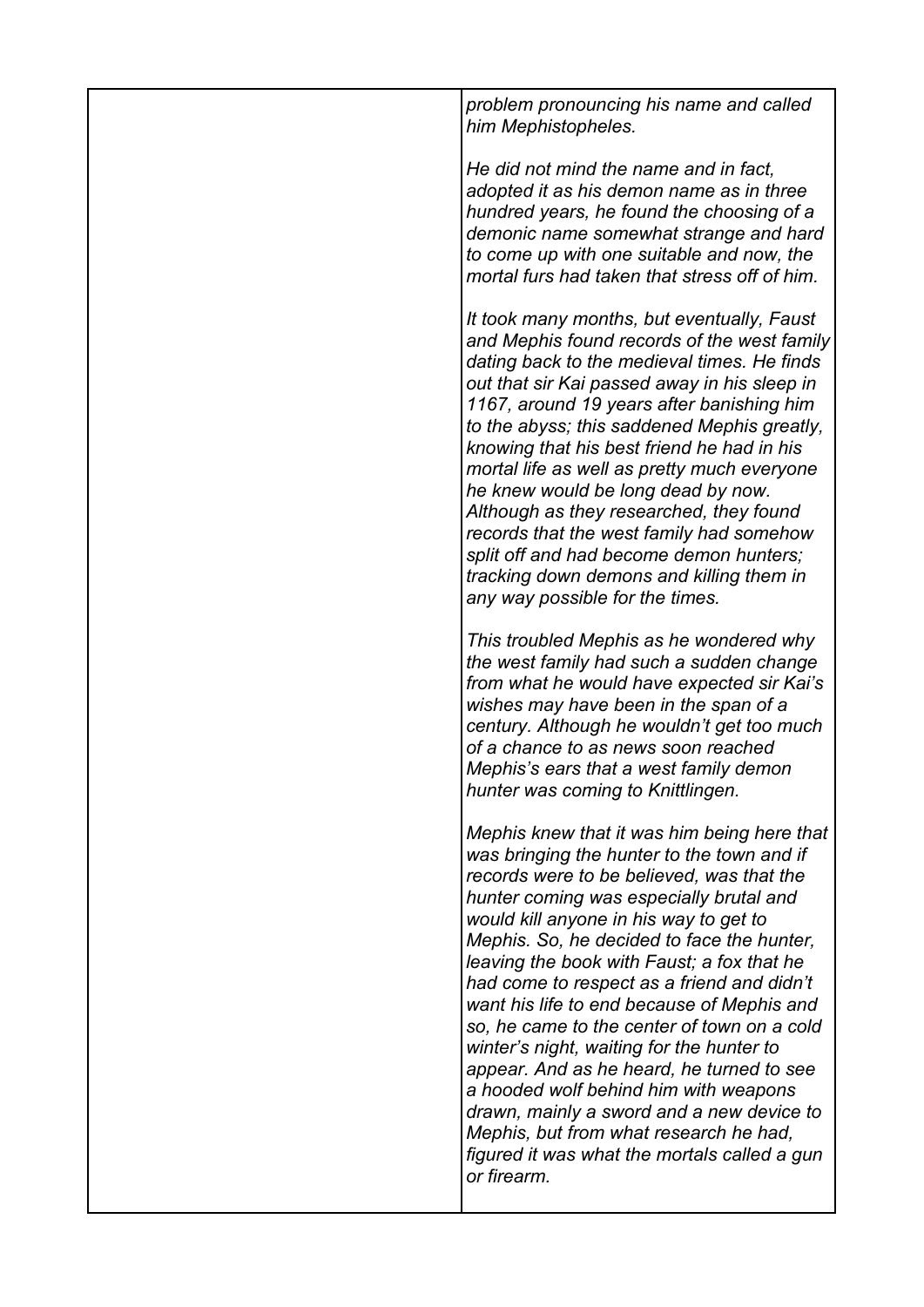*They stood, eying each other as Mephis told the silent hunter that he was here as he could not allow him to hurt the townspeople to get to him and would not allow him to hurt them. The hunter readied himself, saying that to hear a demon speak of such noble things was a joke before the two locked eyes and dashed towards each other with Mephis bringing his sword out his cane in its current state and clashed with the hunter, causing the ground to fracture.*

*Mephis was surprised at the strength and speed of the hunter as the motion of Mephis's sword blow didn't shatter the wolf's arm on impact and as he moved, saw that the wolf kept eye locked on him, meaning he could track Mephis's speed and know where he was, meaning that this was a seasoned hunter. Mephis pressed the attack, not going for fetal blows yet as he was gaging the strength of his opponent before the wolf brought his gun fourth and fired it, shooting a ball that Mephis could tell within the time it took the small iron ball to be fired that it was covered in holy symbols. Using his sword to slash the bullet in two, he took to the sky as the hunter reloaded rapidly and fired again.*

*Mephis looked around and saw the forest outside the city limit and decided to lead the hunter to the outskirts since that way, their battle wouldn't accidently hurt any of the townspeople. Once at his location, their battle continued on before the hunter made his mistake to threaten the townspeople with violence and death, even if he killed Mephis that he would cleanse the town of the evil ones that had harbored him. This somewhere inside Mephis caused him to snap and this was the night he firsted transformed into his feral demon form as the hunter now was facing a large, black furred chimera with the tail appearing like a black scaled king cobra, the body and front legs of a lion and the lower legs and second head of a goat along with his wings.*

*The hunter tried to fight back, but in this state; Mephis's power greatly overwhelmed his own as he blasted the hunter back with*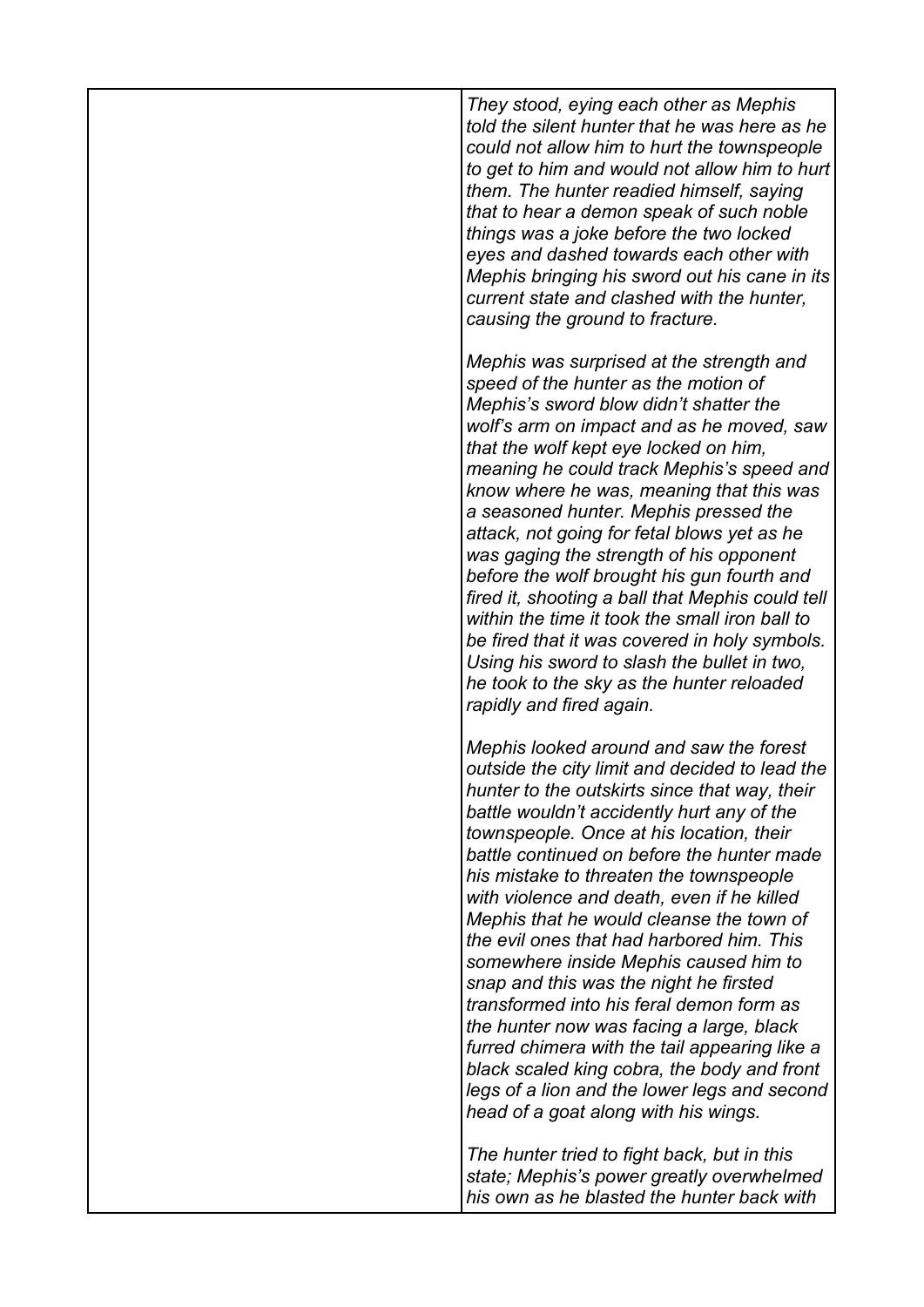*a fireball from his lion mouth before leaping and biting into the hunter's shoulder, tearing bloody chunks into it before the hunter kicked him off and dashed around in the darkness, attempting to slash at him from behind. But, the hunter hadn't taken into account that Mephis could see in the dark and possessed three sets of eyes, including the eyes of the king cobra that made up his tail, so as the hunter leaped to slash at him, the king cobra tail shot up and bit into the hunter's neck, injecting him with the poison of a archfiend and the hunter cried out in agony as his veins turned black and burst and Mephis, in his anger, kicked the hunter against a thick tree, breaking the hunter's ribs and, although he would still be able to move, he would have the movement of a old wolf and not the strength and speed of a hunter.*

*Mephis, once seeing the hunter bleeding and beaten, managed to calm himself back down to turn back into his lynx form and told the hunter his mistake was threatening the people he cared about and he should be fortunate that he permitted him to live as many demons would of killed him outright for such acts. The hunter looked visibly confused and asked why was Mephis so different, what made him special from other demons he had fought and killed. Mephis replied simply with:*

*"It is because I retain my morality, my sense of honor and my sense of who I am. I am true to myself and I insist you give up on hunting and no longer hurt others as now, without them, you have no future"* 

*With that, he left the tortured battlefield and returned to the palace. From here, his visits to the mortal plane would be brief as he wished to observe the world and continue learning as time passed him by. By this time, several hundred years later, he had master several cultures' methods of combat, learned many fields of the arcane, science and psychology and learned many more things about his powers and how he grew as a demon and as the archfiend of Antenora, he brought about changes to*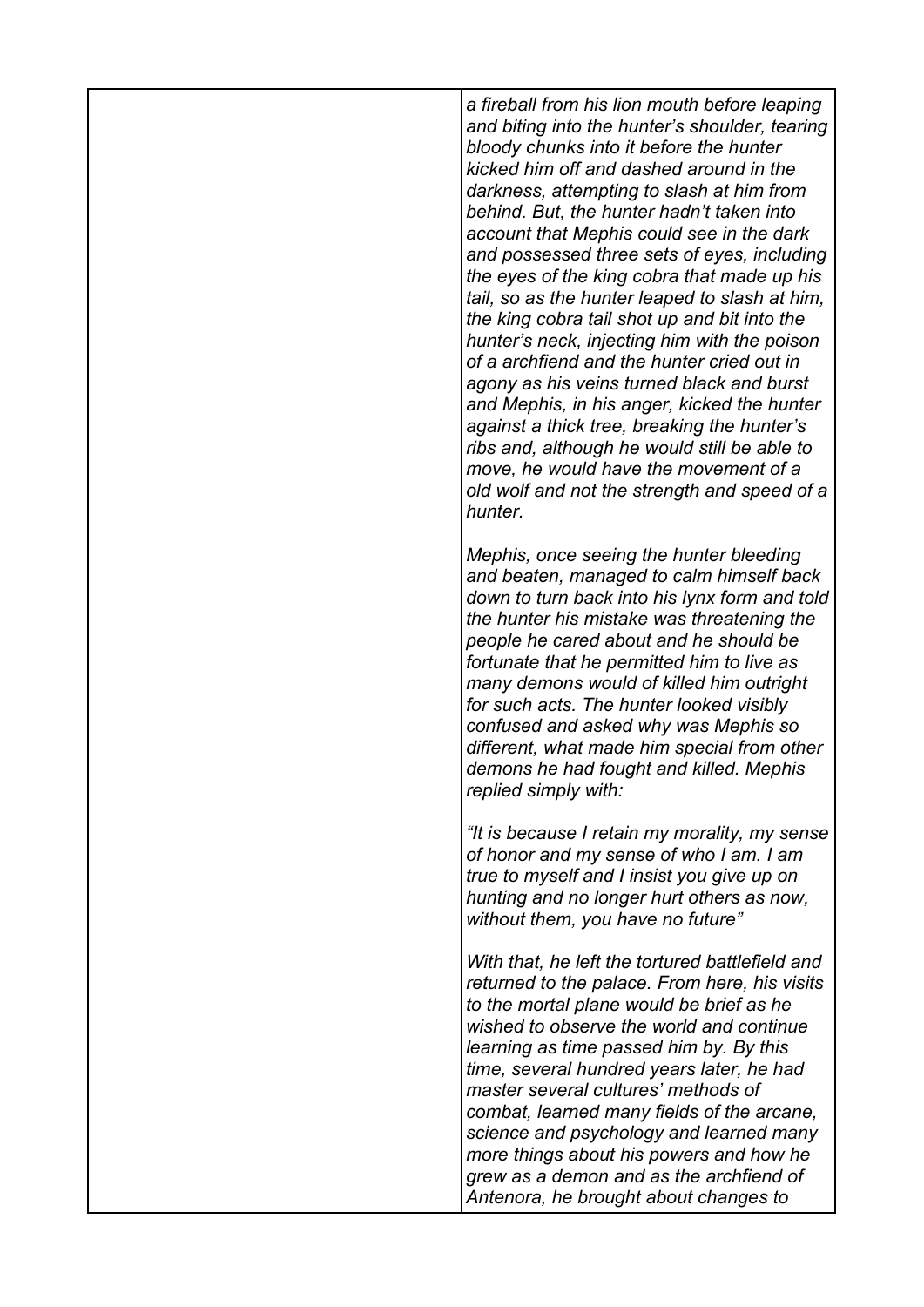|                                                                                                                   | make his ring a peaceful place that<br>coexisted with the other circles and made<br>sure that demons coming to his circle were<br>properly tended to and welcomed not with<br>hostility like he was, but with kindness and<br>respect in order to maintain that their sin<br>was rejecting the orders that prevented<br>them from fulfilling what they most desired,<br>even going against policies and faith itself,<br>but to never reject the people that those<br>policies and the faithful did to those new<br>sinners and demons alike.                                                                                                                                                                                                                                                     |
|-------------------------------------------------------------------------------------------------------------------|---------------------------------------------------------------------------------------------------------------------------------------------------------------------------------------------------------------------------------------------------------------------------------------------------------------------------------------------------------------------------------------------------------------------------------------------------------------------------------------------------------------------------------------------------------------------------------------------------------------------------------------------------------------------------------------------------------------------------------------------------------------------------------------------------|
|                                                                                                                   | It was also during this time that he found a<br>way to use the holy flame in his chest by<br>using snake tongue as a conduit so instead<br>of using his body to use the deadly flame,<br>he channeled into his blade, avoiding its<br>debilitating side effects.                                                                                                                                                                                                                                                                                                                                                                                                                                                                                                                                  |
| <b>End of Life</b><br>(Old age to death)<br>- how will your character feel about reaching<br>the end of his life? | This period lasted until 1958, around 510<br>years after his first manifestation into the<br>mortal world that he felt the life of a<br>innocent being threatened in a temple<br>dedicated to him by followers of him in<br>germany that despite his name being spit<br>upon by the hunter and degraded, they<br>remembered him as he was as a demon<br>that protected them from a bloodthirsty<br>hunter and viewed him as a protector and<br>not a violent demon. He traveled to the<br>temple and saw a black and white tabby<br>cat, naked with a knife pointed to her chest<br>as he was about to end her life.                                                                                                                                                                              |
|                                                                                                                   | Not willing to see an innocent girl die and<br>with his power, could sense her heart was<br>filled with grief and sorrow; feelings that ran<br>so deeply that Mephis struggled to not weep<br>for her. In a flash, he dashed out, now<br>wearing more modern clothing and grabbed<br>her hands and begged her not to take her<br>life. The girl of course was scared of his<br>sudden appearance and asked why he had<br>come. He answered that he wanted to help<br>her, but she was so consumed by grief and<br>despair that she shouted at him that she<br>didn't want his help and tried to kill herself<br>again, but this time, Mephis wasn't going to<br>allow it as he swiped the knife away and<br>caught her in his arms. She hit his chest<br>before she quickly broke down into sobs. |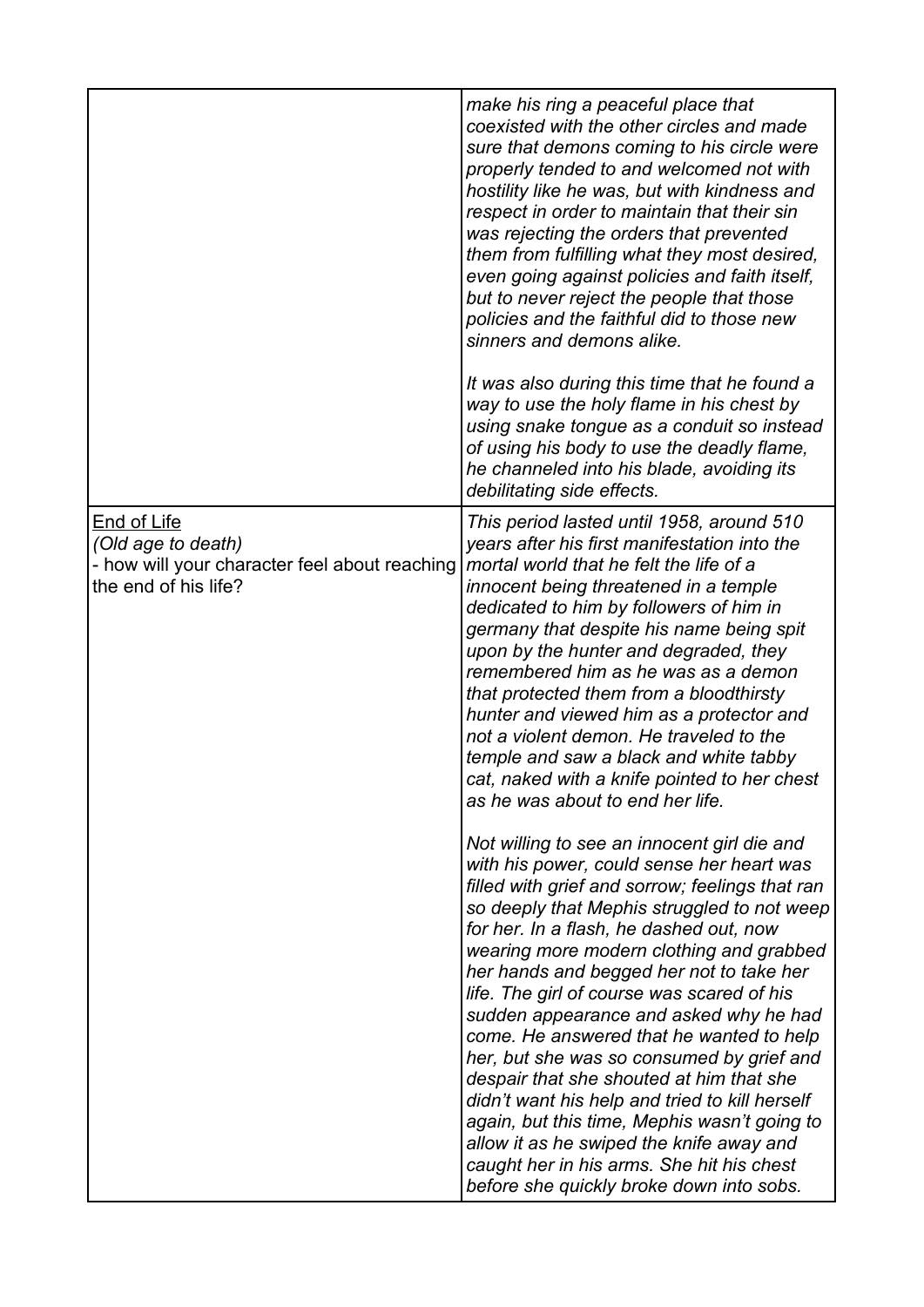*Mephis felt something for the kitten the likes he never felt before with the women of his time as in her heart, she also knew what it was like when those who were meant to love her turned on her. He held her close and whispered that she was safe with him.*

*He took her to a hotel in her town, giving her his coat to cover herself and using the power of his commandment, which, by this point he did anytime he spoke, requested that the receptionist booked a room for them without question nor delay. When she asked for a name, he told her to call him Fabius. Carrying the sobbing girl to the room provided to them, he prepared them tea.*

*Mephis, now going under the alias of Fabius, asked her what pushed her to go to such lengths and the girl told her that in a town full of hard core reliegous people, she was the one girl that could not believe in god and she was abused by her teachers, peers and even her family, especially her father that whipped her brutally. All the stress and such had forced her into a depression and an ache in her heart that wouldn't end and so, she prepared to kill herself, saying god had abandoned her.*

*Fabius felt himself moved by her story as he had felt the same way so long ago, a story that had brought him to the decision that had turned him into what he was now.*

*Calmly, he came up to her and cupped her cheeks and turned her head gently to look up at him, telling her that even if god rejected her, even if anyone else turned their backs on her, that he would love her and love her for who she was and as he spoke, he revealed his wings and horns and tail, showing his demonic traits and informing her that he was in fact the demon the ruined pagan temple in the forest were dedicated to.*

*He then explained his life story to her, telling her of his adventures in life, in death and in the world beyond and chatted; slowly at first and the more he talked to her and*